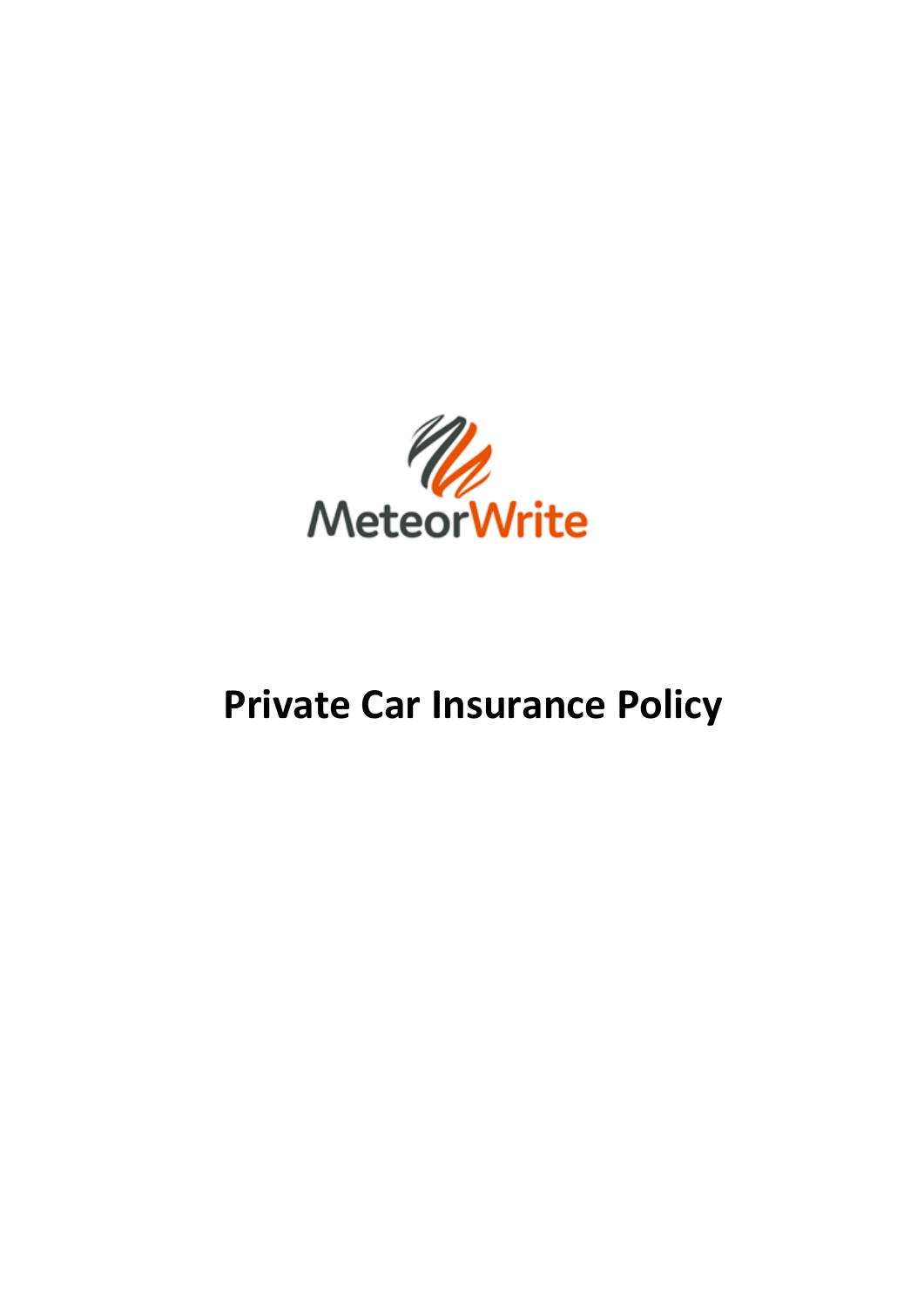#### **Information**

In the event of an accident, please contact **us** as soon as possible. This is regardless of whether or not **you** wish to make a claim. If **your** claim is due to theft, attempted theft, riot or vandalism, then **you** must notify the police immediately and obtain a crime reference number.

#### **Claims Contact details:**

Telephone number for new claims: **0330 912 8200** Telephone number for existing claims: **0161 537 5110** Email: **newclaims@meteorwrite.co.uk** Mail: 15 Oxford Court, Manchester, M2 3WQ

#### **Notices:**

All communications and Notices regarding this insurance should, in the first instance, be addressed to:

Blagrove Underwriting Agency Limited

34 Lime Street

London EC3M 7AT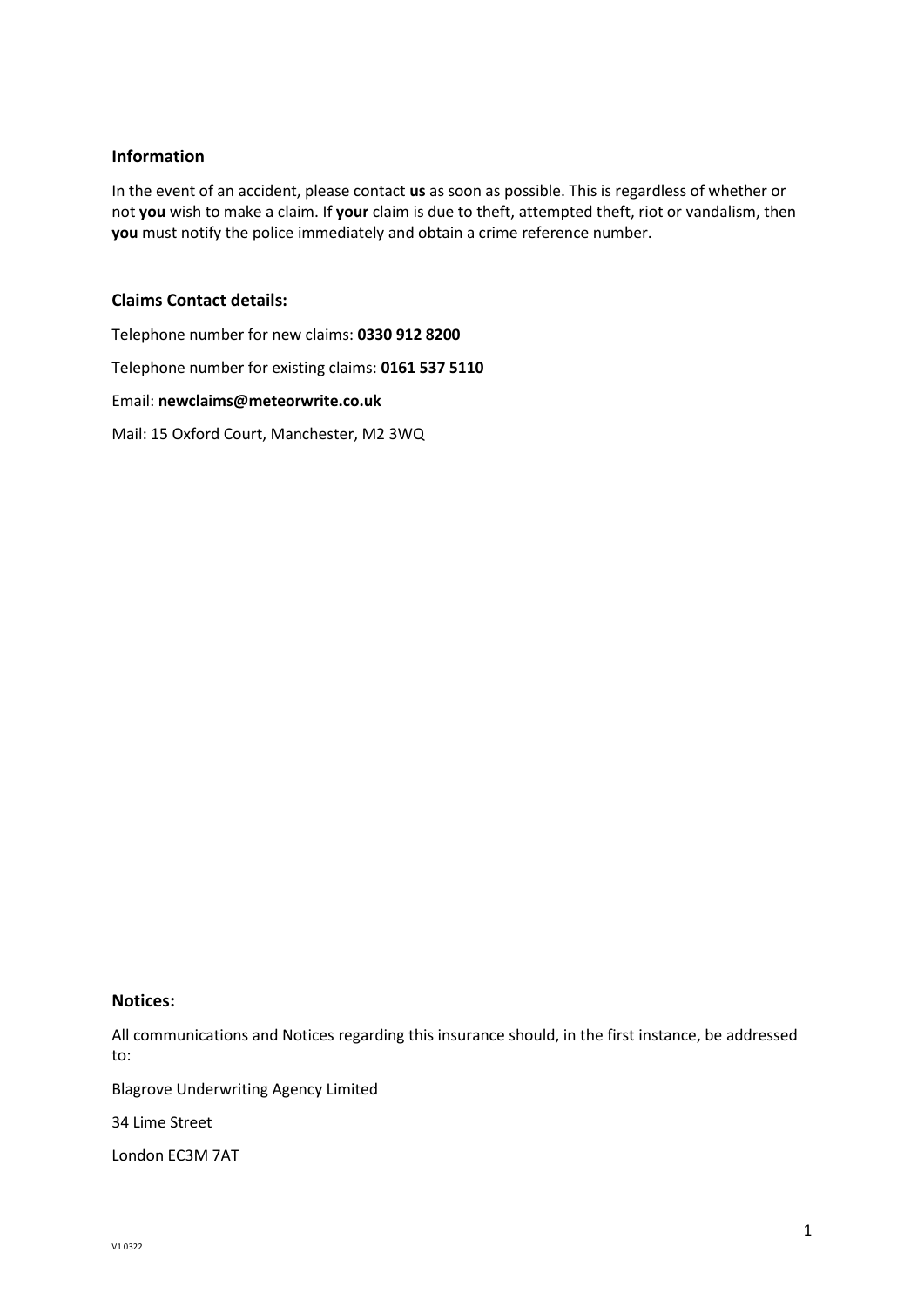| <b>Contents</b> |                                                                      |                |
|-----------------|----------------------------------------------------------------------|----------------|
| Information     |                                                                      | $\mathbf{1}$   |
| Contents        |                                                                      | $\overline{2}$ |
| 1.              | Introduction to your policy                                          | 3              |
| 2.              | Definitions and interpretation                                       | 9              |
| 3.              | Our service commitment                                               | 11             |
| 4.              | Cover                                                                | 13             |
| 5.              | Section 1 - Liability to others                                      | 14             |
| 6.              | Section 2 - Loss of or damage to your vehicle                        | 17             |
| 7.              | Section 3 - Glass cover                                              | 21             |
| 8.              | Section 4 - Loss of or damage to personal effects                    | 22             |
| 9.              | Section 5 - Medical expenses                                         | 23             |
| 10.             | Section 6 - Emergency accommodation                                  | 23             |
| 11.             | Section 7 - Personal accident                                        | 23             |
| 12.             | Section 8 - Foreign use                                              | 24             |
| 13.             | Section 9 - Child seat                                               | 25             |
| 14.             | Section 10 - No claims bonus                                         | 25             |
| 15.             | Section 11 - Use by the motor trade, hotels, and car parks           | 26             |
| 16.             | Section 12 - In vehicle entertainment, communication, and navigation | 26             |
| 17.             | <b>General exclusions</b>                                            | 27             |
| 18.             | Claims conditions                                                    | 30             |
| 19.             | <b>General conditions</b>                                            | 32             |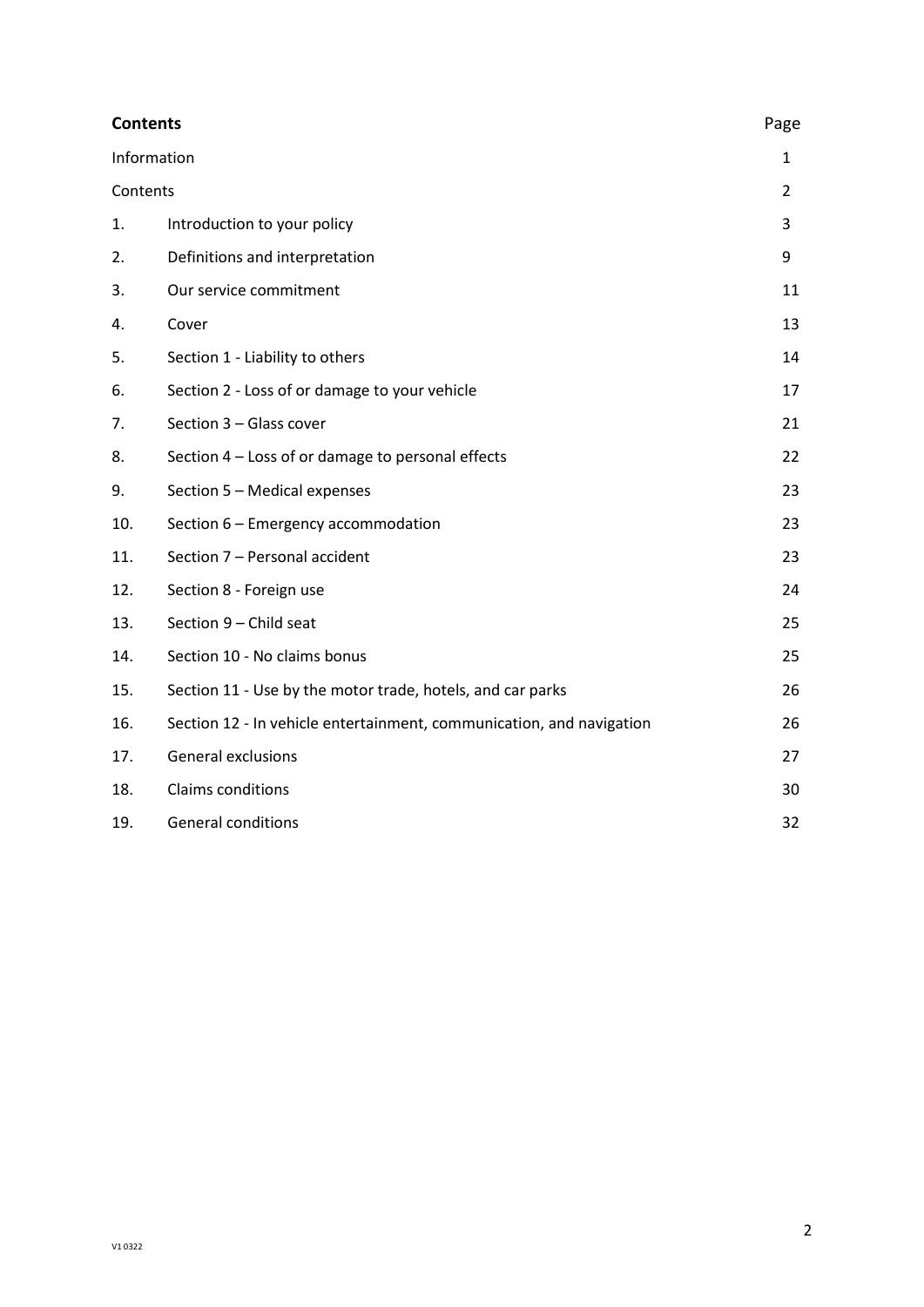#### **1. Introduction to your policy**

Thank **you** for choosing to insure **your vehicle** with MeteorWrite. MeteorWrite is a trading style of Blagrove Underwriting Agency Ltd (BUA).

To know exactly what **your** insurance covers with **us**, please make sure to read this document thoroughly. **You** should read it alongside **your schedule**, **statement of insurance**, **endorsement(s),** and **certificate of motor insurance** that **you** have received from **us**.

**We** partner with specialist anti-fraud organisations, to help detect and prevent fraudulent activity, this helps **us** settle genuine claims as quickly as possible whilst supporting initiatives to proactively eradicate fraud at every level.

#### **1.1. Our contract with you**

This **policy** is a contract of insurance between **you** and **us**, and comprises the following:

#### 1.1.1. the **policy** wording which includes:

- a) The Definitions that apply to the whole **policy**;
- b) The various sections that sets out the coverage, and the conditions and exclusions that apply to each section;
- c) The General Exclusions that apply to the whole **policy**;
- d) The Claims Conditions that apply if **you** incur a loss;
- e) The General Conditions that apply to the whole **policy**;
- 1.1.2. **your** most current **schedule** issued by **us**;

#### 1.1.3. **your certificate of motor insurance**;

1.1.4. any **endorsements** that confirms any change agreed by **us**. Such **endorsements** may modify any of the above, or the details of the insurance.

This **policy** is a legal document so please read it carefully and keep it safe. If it does not meet with **your** requirements, please contact the broker who effected this insurance to arrange any alteration that may be necessary.

#### **1.2. Fair presentation of risk**

Duty of disclosure of material facts is a condition of **your policy**. A material fact is anything which affects this insurance. **You** must make a fair presentation of **your** risk as set out in the consumer Insurance (Disclosure and Representations) Act 2012. Under the consumer Insurance (Disclosure and Representations) Act 2012 **you** have a duty to take reasonable care to answer all questions as fully and as accurately as possible. If **you** volunteer information which is over and above that requested, **you** must do so honestly and carefully.

Duty of disclosure of a material fact continues throughout the life of the **policy**. **We** may void **your policy** if cover has been obtained by any misrepresentation, misdescription, and use of a fraudulent document or non-disclosure of any material fact.

**Our** remedies shall be as follows if **you** or anyone acting on **your** behalf breaches **your** duty of fair presentation:

- 1.2.1. in proposing for this insurance:
	- a) if such breach is deliberate or reckless, **we** may treat this **policy** as void, (which means that **we** will treat it as if it had never existed and refuse all claims) **we** may also retain **your** premium paid; and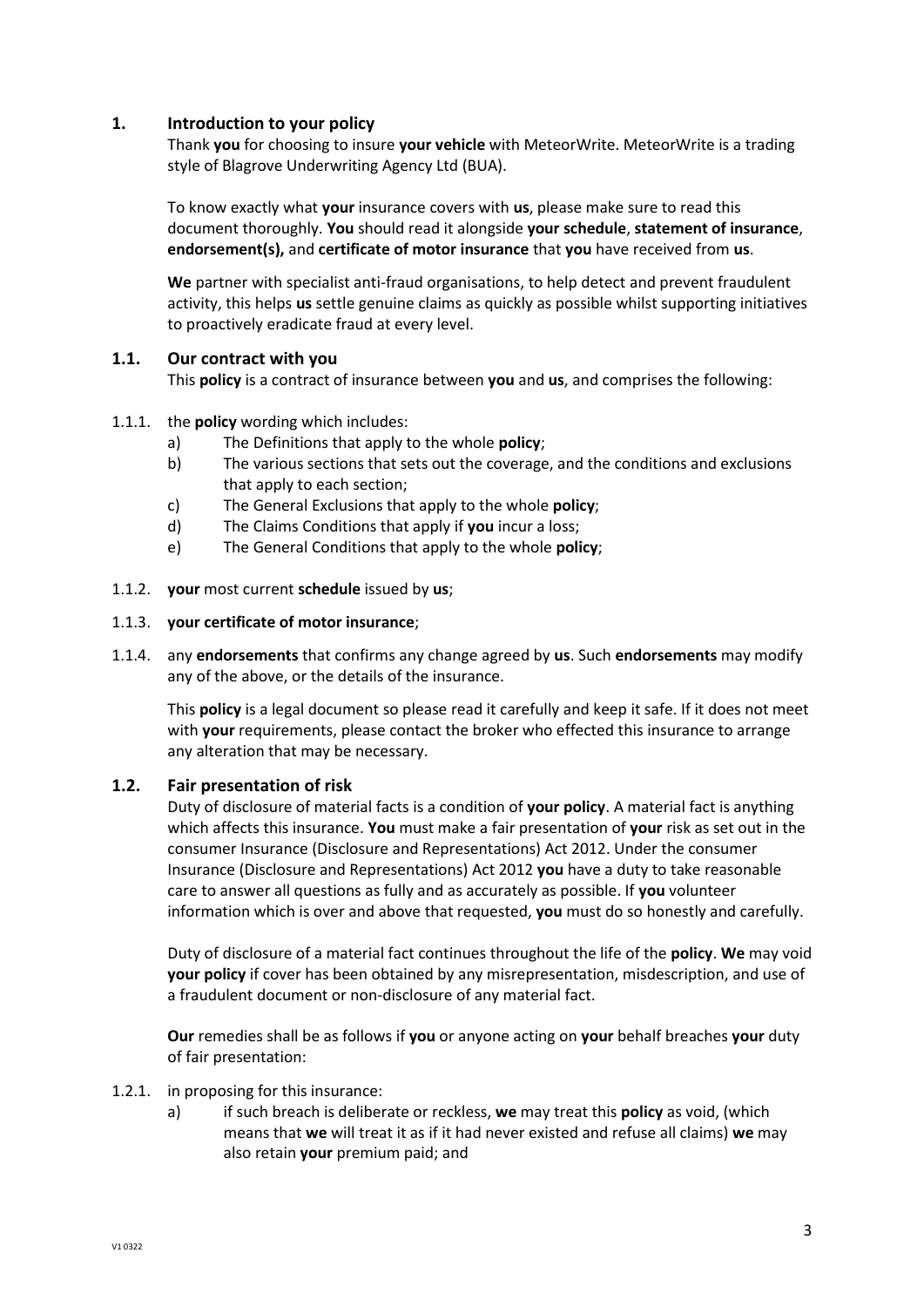- b) if such breach is not deliberate or reckless and **we** would not have entered into this **policy**, **we** may by notice to **you** treat this **policy** as being cancelled or void from inception in which case **we** shall return the premium; and
- c) in cases of any other breach if **we** would have entered into this **policy** but:
- i) on different terms (other than terms relating to the premium), **we** may require that this **policy** is treated as if it had been entered into on those different terms from the outset; or
- ii) would have charged a higher premium, **we** may reduce the amount to be paid on a claim (and, if applicable, the amount already paid on prior claims) in the same proportion that the premium actually charged represents as a percentage of the premium **we** would have charged but for the breach.

#### 1.2.2. on variation of this **policy**:

- a) if such breach is deliberate or reckless, **we** may by notice to **you** treat this **policy** as void and retain the premium;
- b) if such breach is not deliberate or reckless, and **we** would not have entered into the variation, **we** may treat this **policy** as having been cancelled from when the variation was concluded in which case **we** shall return the relevant premium; and
- c) in cases of any other breach if **we** would have entered into the variation but:
- i) on different terms (other than terms relating to the premium), **we** may require that the variation is treated as if it had been entered into on those different terms from the outset; or
- ii) would have increased the premium by more than **we** did or at all, **we** may reduce the amount to be paid on a claim arising out of events after the variation in the same proportion that the premium actually charged represents as a percentage of the premium **we** would have charged but for the breach; or
- iii) would not have reduced the premium by as much as **we** did or at all, **we** may reduce the amount to be paid on a claim arising out of events after the variation in the same proportion that the premium actually charged represents as a percentage of the premium **we** would have charged but for the breach.

## **1.3. Applicable law**

This insurance is subject to English law and the jurisdiction of the courts of England unless both parties agree otherwise. This contract is written in English and all communications about it will be conducted in English.

## **1.4. Period of insurance and premium payment**

**We** have agreed to insure **you** against loss as described in this **policy** that may occur within the territorial limits of the **policy** during the **period of insurance**, provided that **you** have paid the premium and all additional taxes, fees, levies and other relevant fiscal charges shown in the **schedule**. The cover **we** provide is subject to the terms, conditions and exceptions contained in this **policy** booklet or in any **endorsement** applying to this **policy**. When cancellation follows **your** failure to pay the full premium, the amount of money to be returned to **you** will be calculated taking into account a pro rata refund of premium, relating to the number of days left to run under the **policy**. There will be no refund of premium allowable if there has been a loss or incident likely to give rise to a claim during the current **period of insurance**. **We** may at **our** discretion reduce any claims payment by the amount of outstanding or overdue premiums that **you** owe **us**.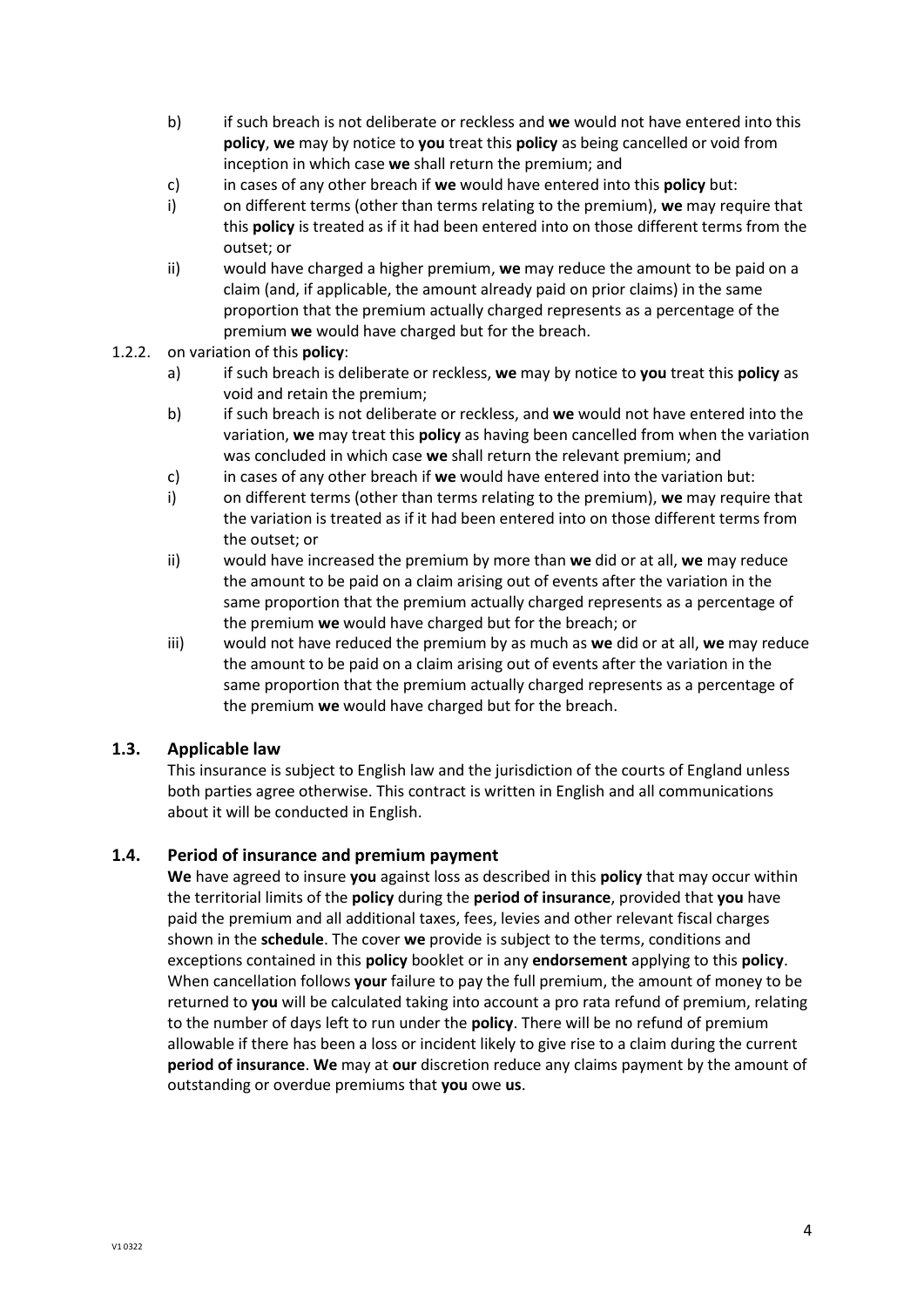#### **1.5. Delegated Authority**

Blagrove Underwriting Agency Ltd are an intermediary and not an insurer. Blagrove Underwriting Agency Ltd has not made any personal recommendation regarding the sale of this **policy**. **This policy** is issued in accordance with the authorisation Accredited Insurance (Europe) Limited – UK Branch ('Accredited') have granted to Blagrove Underwriting Agency Ltd under the terms of a contract between Blagrove Underwriting Ltd and Accredited. This contract makes Blagrove Underwriting Agency Ltd the Agent of Accredited and gives them the authority to perform certain acts on Accredited's behalf, but does not affect Your rights to claim or make a complaint

#### **1.6. Regulation**

Malta Financial Services Authority, Triq l-Imdina, Zone 1, Central Business District, Birkirkara, CBD 1010, Malta

Authorised and regulated by the Malta Financial Services Authority. Authorised by the Prudential Regulation Authority and with deemed variation of permission. Subject to regulation by the Financial Conduct Authority and limited regulation by the Prudential Regulation Authority. The nature and extent of consumer protections may differ from those for firms based in the UK. Details of the Temporary Permissions Regime, which allows EEAbased firms to operate in the UK for a limited period while seeking full authorisation, are available on the Financial Conduct Authority's website.

Accredited Insurance (Europe) Limited – UK Branch is the UK Branch of Accredited Insurance (Europe) Limited, which is incorporated in Malta (Company number: C59505) with limited liability and with its Registered Office and principal place of business at Development House, St Anne Street, Floriana, FRN 9010 Malta.

Accredited Insurance Europe Limited - UK Branch has a place of registration and principal place of business at 71 Fenchurch Street, London, EC3M 4BS. UK Companies House registered number: BR021362.

Blagrove Underwriting Agency Ltd (BUA) is authorised and regulated by the Financial Conduct Authority and **our** reference number is 511162. BUA's offices are at 34 Lime Street, London EC3M 7AT and **our** registered office is at 15, Westferry Circus, Canary Wharf, London E14 4HD (Co Reg No 04209302).

#### **1.7. Signature**

Accredited Insurance (Europe) Limited – UK Branch is licenced in accordance with the Insurance Business Act, 1988 (Chapter 403, Laws of Malta) to carry out insurance and reinsurance business. Blagrove Underwriting Agency Ltd act as an administrator on behalf of Accredited Insurance (Europe) Ltd - UK Branch

Accredited (Europe) Limited – UK Branch Blagrove Underwriting Agency Limited

Arsanno

Colin Johnson **Andrew Wallace Andrew Wallace** Director Managing Director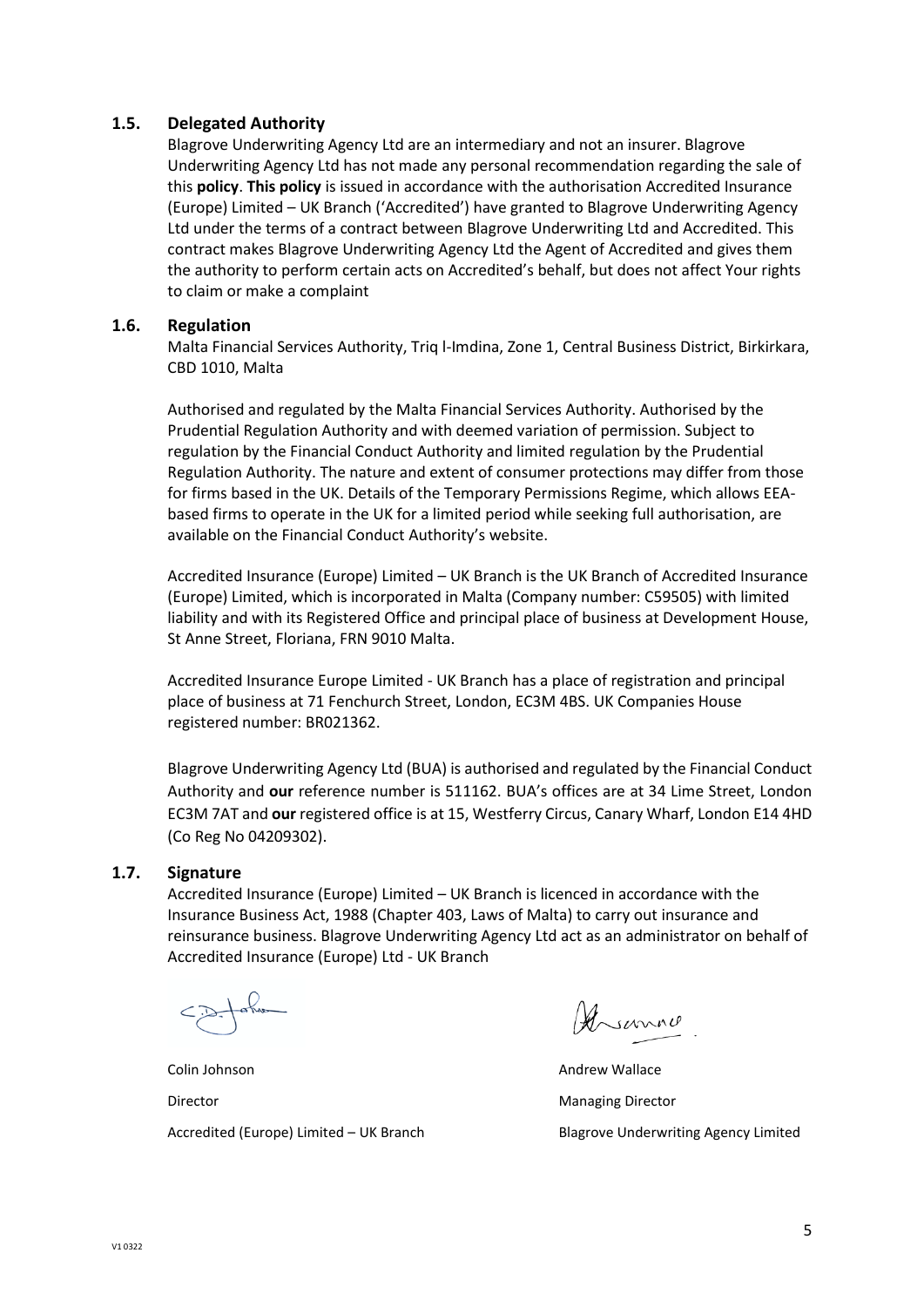#### **1.8. Data protection notice**

For the purpose of this clause any reference to the '**Insurer**' or '**we'**, '**our'** or '**us**' shall apply to Blagrove Underwriting Agency Ltd and Accredited Insurance (Europe) Ltd – UK Branch, Blagrove Underwriting Agency Limited are the data controllers and processors in respect of **your** personal data.

This means that **we** decide how **your** personal data is processed and for what purposes, and the process of **your** personal data.

To provide **our** services as an intermediary, **we** will collect and use information about **you**, such as **your** name and contact details, which may also include special categories of personal data and information relating to criminal convictions and offences. All personal information (including any sensitive personal data) acquired by **us** is held in accordance with all applicable data protection laws and **we** maintain protections and procedures in the storage and disclosure of personal information to keep it secure and prevent unauthorised access to or loss of such information.

- 1.8.1. **We** may monitor and record all communications with **you** for compliance and training purposes.
- 1.8.2. **Your** consent to **us** processing special categories of personal data is necessary for **us** to provide **you** with the relevant services and **you** hereby for:
	- a) underwriting, renewal information, validation of claims history, claims handling and all other matters relating to the processing of this insurance and any claims under this **policy**;
	- b) statistical analysis, management information and market research;
	- c) audits, system integrity checking and risk management.

Although **you** may withdraw **your** consent at any time, if **you** do, **we** may be unable to continue to provide services to **you**.

- 1.8.3. Personal information may also be used for the prevention and detection of fraud, and **you** consent to **us**:
	- a) sharing information about **you** with other organisations (including the police) for the purposes of fraud prevention and detection;
	- b) conduct searches using publicly available databases (including social media);
	- c) undertaking credit searches;
	- d) checking and sharing **your** details with fraud prevention and detection agencies.
- 1.8.4. Personal information may also be disclosed to the following entities as part of the operation of **our** business:
	- a) other members of **our** group;
	- b) other insurance entities (such as **our** reinsurers) who have an interest in the risk accepted under this insurance;
	- c) **our** regulators;
	- d) potential purchasers of the whole or part of **our** business;
- 1.8.5. If false or inaccurate information is provided and fraud is suspected, details will be passed to fraud prevention agencies and made available to other organisations that have access to their databases. Law enforcement agencies may access and use this information. This information is used by **us** and other organisations to prevent fraud and other financial crime when: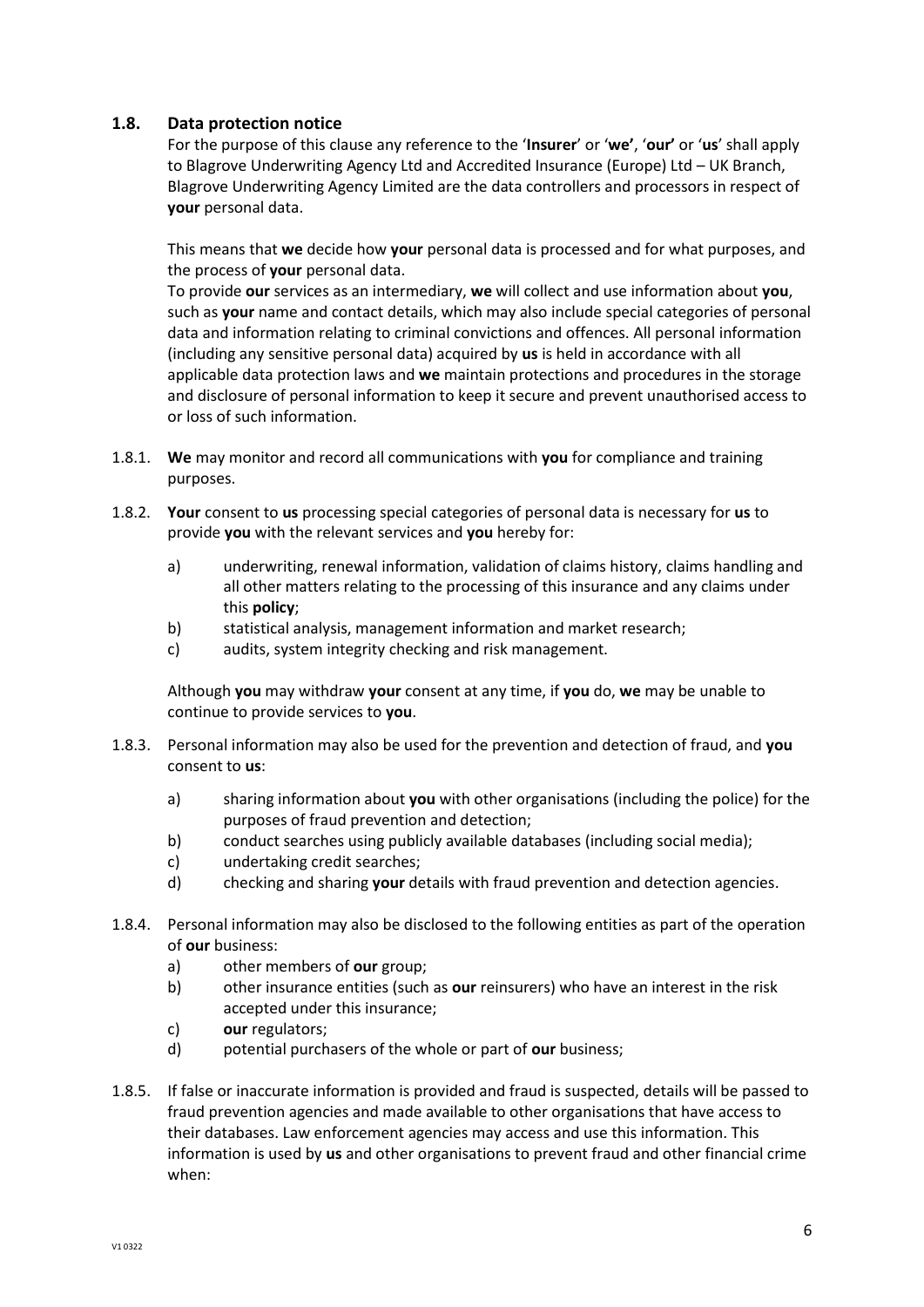- a) checking the details made under the duty of fair presentation;
- b) confirming claims information;
- c) recovering outstanding debts;
- d) checking details on applications for credit and managing credit accounts;
- e) checking details of job applicants and employees.

Please contact **us** if **you** require details of the relevant fraud prevention agencies.

Please note information from fraud prevention agencies may be accessed and used from other countries.

- 1.8.6. Personal information may be transferred to entities within and outside of the European Economic Area. If **we** do transfer information, **we** will ensure that it is appropriately protected.
- 1.8.7. Where personal information is provided about another person, **you** must inform that person of **our** identity, and why their personal information will be processed and disclosed. **You** must also obtain their written consent to the processing of their personal information in this way and provide **us** such consent upon request.
- 1.8.8. Individuals have certain rights under the Data Protection Act 1998, including:
	- a) the right to ask for a copy of the information **we** hold about them; and
	- b) to correct any information that may be inaccurate.
- 1.8.9. If **you** wish to check this information or have any queries as on how **we** use **your** information please contact **us** at the address below. **You** also have the right to withdraw **your** consent to **us** using **your** information at any time. If **you** wish exercise these rights please contact **us** at:

## **The Data Protection Officer, Blagrove Underwriting Agency Ltd, 34 Lime Street, London EC3M 7HA**

1.8.10. For more information on the Data Protection legislation, **you** may also write to the Office of the Information Commissioner at**: Wycliffe House,** 

**Water Lane, Wilmslow, Cheshire SK9 5AF. Tel: 0303 123 1113 or 01625 54 57 45. email: [mail@ico.gsi.gov.uk](mailto:mail@ico.gsi.gov.uk)**

## **1.9. Motor Insurance Database**

- 1.9.1. Information relating to this insurance will be added to the Motor Insurance Database (MID) which is managed by the Motor Insurers' Bureau (MIB) and it is a condition of this **policy** that **you** supply all the details of **your vehicles** in order that these details can be recorded on the MID. Failure to comply with the requirements of this condition may result in the cancellation of this insurance in accordance with the Cancellation condition.
- 1.9.2. The MID and the data stored on it may be used by certain statutory and/or authorised bodies including the Police, the DVLA, the DVANI, the Insurance Fraud Bureau and other bodies permitted by law for purposes not limited to but including:
	- a) electronic licensing;
	- b) continuous insurance enforcement;
	- c) law enforcement (prevention, detection, apprehension and/or prosecution of offenders);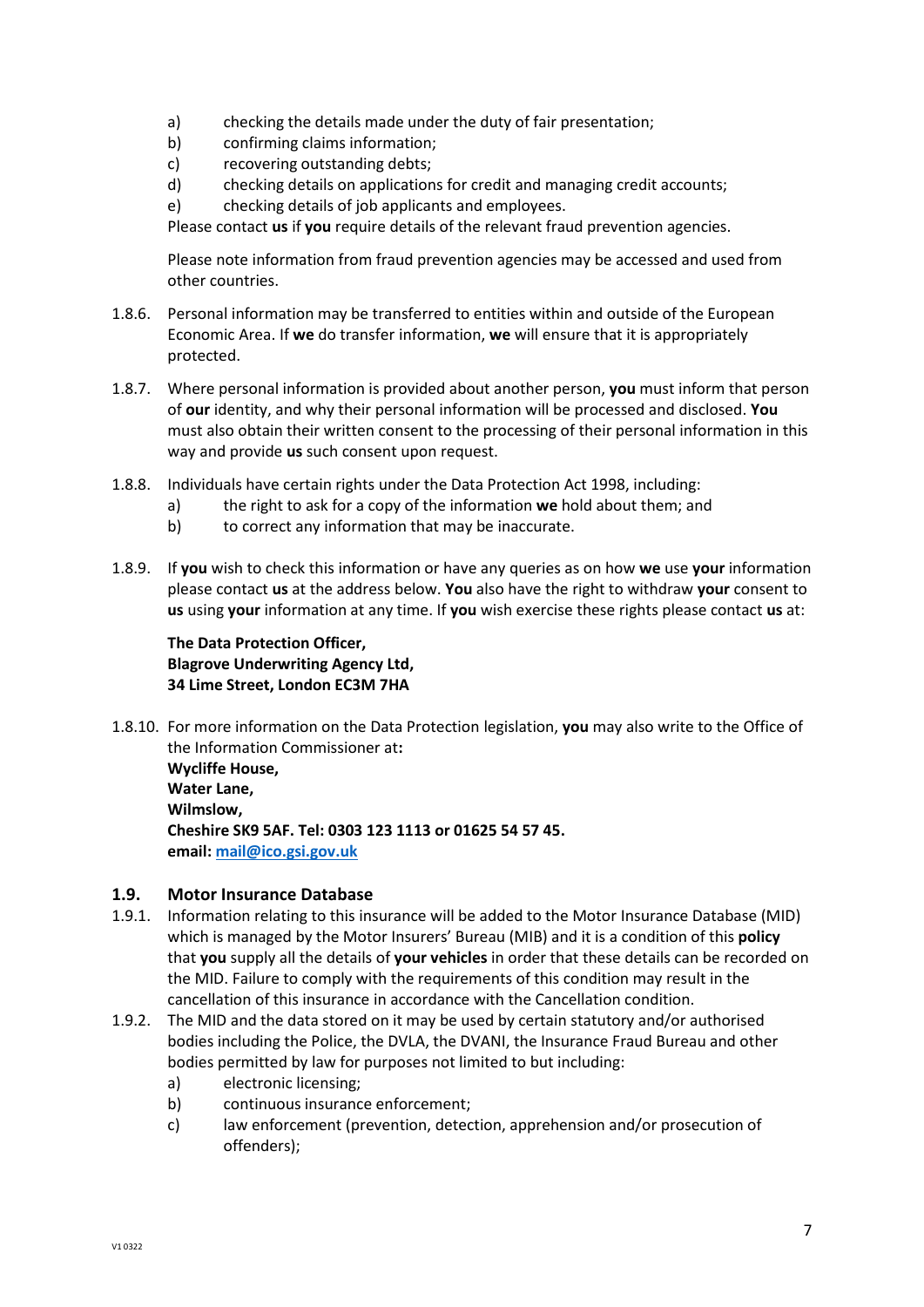d) the provision of government services and/or other services aimed at reducing the level and incidence of uninsured driving.

If **you** are involved in a road traffic accident (either in the UK, the EEA or certain other territories), insurers and/or the MIB may search the MID to obtain relevant information. Persons (including their appointed representatives) pursuing a claim in respect of a road traffic accident (including citizens of other countries) may also obtain relevant information which is held on the MID.

It is vital that the MID holds **your** correct registration number. If it is incorrectly shown on the MID **you** are at risk of having **your vehicle** seized by the Police. **You** can check that **your** correct registration number details are shown on the MID at [www.askmid.com.](http://www.askmid.com/)

#### **1.10. Detecting and Preventing Fraud**

In order to keep premiums as low as possible for all of **our** customers, **we** participate in a number of industry initiatives to aid the prevention and detection of crime, especially insurance-related fraud. **We** pass information to the Claims and Underwriting Exchange Register and the Motor Insurance Anti–Fraud and Theft Register operated by Insurance Database Services Ltd (IDS Ltd). **We** may search these registers and any other relevant databases in order to make decisions regarding the provision and administration of insurance and, when **you** make a claim, to validate **your** claims history or that of any person or property likely to be involved in the claim.

As part of **our** anti-fraud processes, information will be passed to third party credit reference agencies for the purposes of identity verification only. As part of the identity verification process, **your** information will be checked against a range of databases/registers and a 'soft footprint' will be left on **your** credit file for a period of twelve (12) months. Unlike standard credit checks, soft footprints do not affect **your** credit score and **you** are the only person who can view them on **your** credit report.

#### **1.11. Other Insurers**

**We** may pass information about **you** and this insurance to other insurance companies with which **we** either reinsure **our** business or who are dealing with a claim made under this **policy**. In addition, information may be passed to other insurance related organisations in common with industry practice. These companies may be located in countries outside the United Kingdom but within the European Economic Area ("EEA"). **We** may also share data with other group companies who may be located outside of the EEA.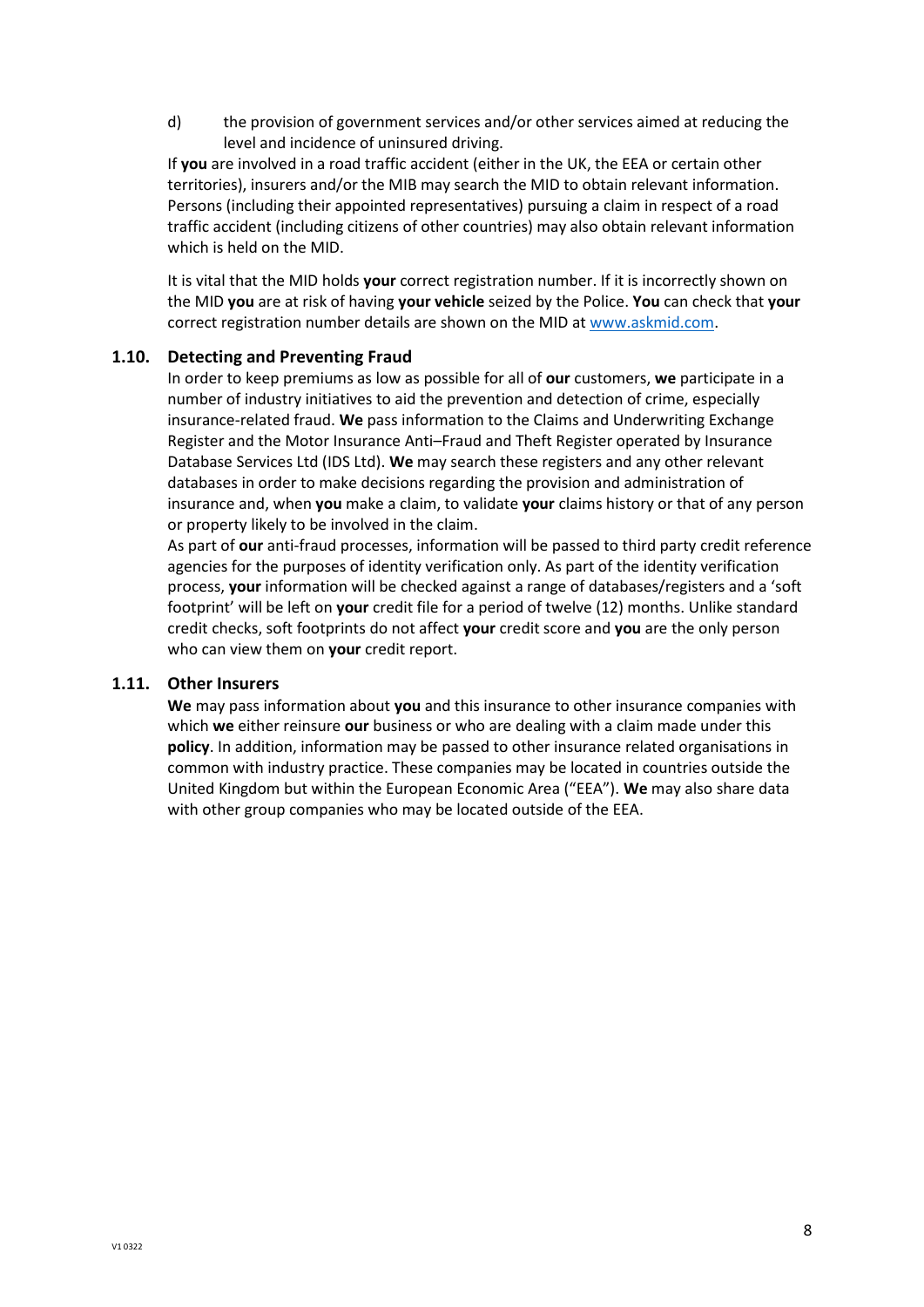## **2. Definitions and interpretation**

#### 2.1. **Interpretation**

Words shown in bold have a particular defined meaning. **You** should refer to the Definitions to obtain the full meaning of such terms. Also, where the context requires:

- 2.1.1. words in the singular will include the plural and vice versa; and
- 2.1.2. words expressed in one gender shall include all genders; and
- 2.1.3. references to 'a person' shall include any individual, company, partnership, or any other legal entity;
- 2.1.4. references to a statute, regulation or trade terms of contract will be construed to include all its amendments or replacements.

## **2.2. Definitions**

- 2.2.1. **Accessories** means **your vehicle's** standard **accessories**, spare parts or components, including the makers' standard tool kit and safety equipment.
- 2.2.2. **Approved repairer** means a motor **vehicle** repairer authorised by **us** or **our** representative to repair **your vehicle** following a valid claim under the 'Loss or damage to **your vehicle'** section.
- 2.2.3. **Certificate of Motor Insurance** means the document required by law to evidence the existence of the minimum compulsory insurance which describes who may drive **your vehicle** and the purpose for which it may be used.
- 2.2.4. **Courtesy car/vehicle** means a **vehicle** loaned to **you** by **our approved repairer** whilst **your vehicle** is being repaired following a valid claim under the 'Loss or damage to **your vehicle**' section.
- 2.2.5. **Endorsement** means a change in the terms of insurance.
- 2.2.6. **Excess** means the first part of each and every claim for which **you** are responsible. If more than one **vehicle** is involved in the same incident, the **excess** shown in the **schedule** shall a apply to each **vehicle** separately.
- 2.2.7. **Fire** means **fire**, lightning, explosion, or self-ignition.
- 2.2.8. **Garage** means a permanent enclosed four-sided structure comprising of brick, stone, steel or concrete built sides with a roof and a securable door entrance which is **your** private property (i.e. not a communal parking facility).
- 2.2.9. **Hazardous goods** means:
	- a) Explosives or Radioactive Materials as defined under The United Nations Model Regulations on the Transport of Dangerous Goods 14th revised edition (2005) Classifications 1 & 7 (except for exempt amounts);
	- b) flammable liquids or gases in road or container tankers.
- 2.2.10. **In-vehicle entertainment, communication and navigation equipment** means permanently fitted media players, telephones, CB radios and satellite navigation equipment. Portable items (such as radar detection equipment, personal digital assistants or portable GPS navigators), audio and visual media are not included within this definition.
- 2.2.11. **Market value** means the cost of replacing **your vehicle** with one of similar type, age and condition at the time of loss or damage as assessed by an automotive engineer in conjunction with the published trade guides and websites.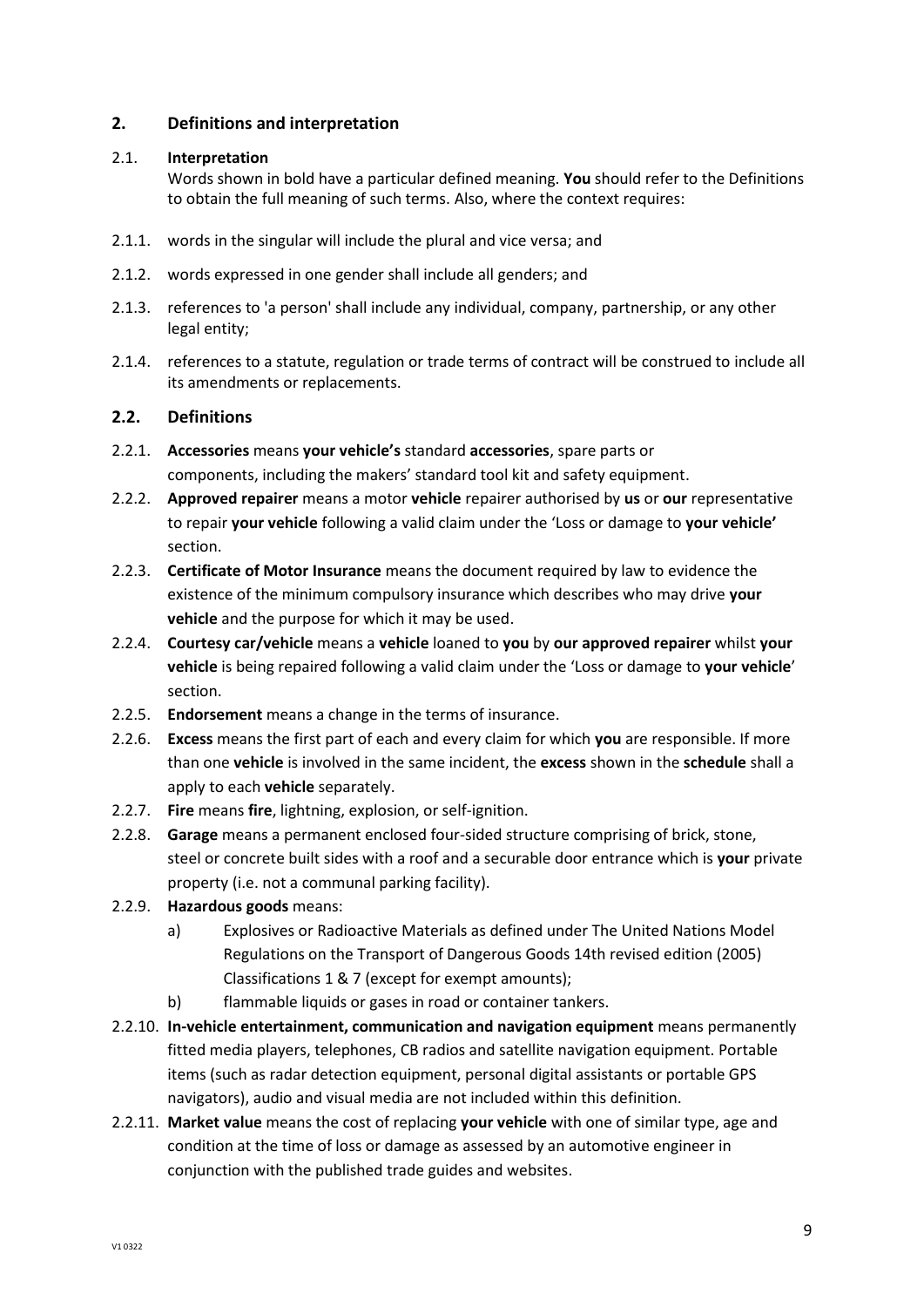- 2.2.12. **Minimum cover** means the minimum level of cover provided to satisfy the **Road Traffic Act** in respect of liability for the death of or injury to other people and damage to their property.
- 2.2.13. **Period of Insurance** means the period shown in the **schedule** and **Certificate of Motor Insurance** for which **we** have agreed to cover **you** and for which **you** have paid the premium.
- 2.2.14. **Personal effects** means **your** and/or the driver's and/or any passenger's personal property in **your vehicle** at the time of an accident.
- 2.2.15. **Policy** means the contract of insurance formed of the documents described in '**Our** contract with **you**' clause of the introduction.
- 2.2.16. **Private car** means a **vehicle** (including its **accessories**) which is a passenger carrying **vehicle** not exceeding eight (8) seats (excluding the driver) mentioned by description, category or registration mark in the **schedule** and unless otherwise agreed, registered in Great Britain or Northern Ireland.
- 2.2.17. **Proposal form** means the application for insurance and declaration completed by **you** or on **your** behalf which forms a part of **your** basis of fair presentation.
- 2.2.18. **Road Traffic Act** means the law which governs the driving or use of any motor **vehicle** within the United Kingdom (including the **Road Traffic Act 1988** and all related and subsequent legislation) or any other country in which this insurance may provide cover as defined in the Foreign Use section of this **policy**.
- 2.2.19. **Schedule** means the document titled **schedule** that includes **your** name and address, the premium and other variables to this **policy** (including **endorsement** clauses) and is incorporated in this **policy** and accepted by **you**. **Your schedule** may be re-issued from time to time where each successor **schedule** overrides the earlier document.
- 2.2.20. **Statement of Fact** or **Statement of Insurance** means the form that shows the information that **you** gave **us** or that was given on **your** behalf at the time **you** applied for insurance.
- 2.2.21. **Territorial limits** means England, Northern Ireland, Scotland, Wales, the Isle of Man and the Channel Islands and shall include transit by sea, air and rail within and between these places
- 2.2.22. **Trailer** means **trailer**, **semi-trailer**, or container used for carrying goods, but which cannot be driven itself.
- 2.2.23. **We/Us/Our/the Insurer** means Accredited Insurance (Europe) Ltd UK Branch and where the context requires Blagrove Underwriting Agency Limited.
- 2.2.24. **You/Your** means the company or person(s) named as "**the insured**" in the **schedule**, or as "**the policyholder**" in the **Certificate of Motor Insurance** or renewal notice applying to this insurance.
- 2.2.25. **Vehicle** means any motor **vehicle** which is stated on the **schedule**, together with its **accessories**.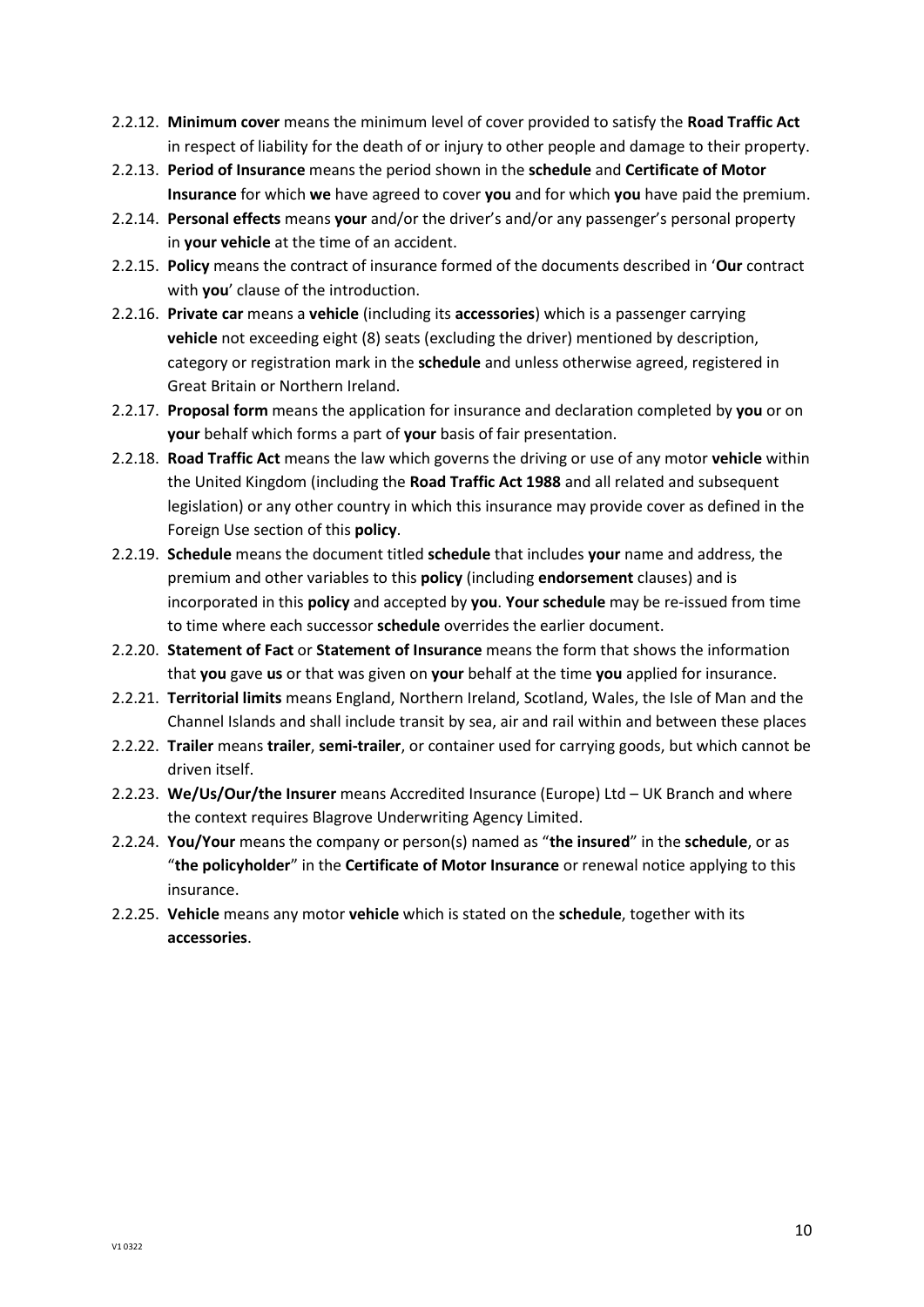## **3. Our service commitment**

## 3.1. **Complaints**

- 3.1.1. **We** strive to provide an excellent service to all **our** customers but occasionally things can go wrong. **We** take all complaints seriously and endeavour to resolve all customers' problems promptly. If **you** have a question about this insurance or complaint about **your** broker, **you** should contact **your** broker.
- 3.1.2. If **your** complaint is in relation to this insurance or a claim **you** should write to **us** at Complaints Handling, Blagrove Underwriting Agency Ltd, 34 Lime Street, London EC3M 7AT.
- 3.1.3. If, after making a complaint:
	- a) **you** feel that the matter has not been resolved to **your** satisfaction; or
	- b) **we** have not responded within eight weeks of **your** original complaint to **us**; and
	- c) **you** are an eligible complainant; **you** may contact The Financial Ombudsman Service whose address is:

Exchange Tower, Exchange Square; London E14 9SR.

Telephone 0300 123 9 123 or 0800 023 4567

Website: http://www.financial-ombudsman.org.uk/consumer/complaints.htm.

- 3.1.4. Making a complaint to the Financial Ombudsman Service (FOS) does not affect **your** rights under this **policy**.
- 3.1.5. A summary of **our** complaint handling procedure is available on request and will also be provided to **you** when acknowledging a complaint.
- 3.1.6. The FOS will only consider a complaint if **you** are an eligible complainant and if:
	- a) **we** have been given an opportunity to resolve it; and
	- b) **we** have given **you** a final response letter and **you** has referred **your** complaint to the FOS within six (6) months of **our** final response letter; or
	- c) **we** have not responded to **your** complaint with a decision within eight (8) weeks.
- 3.1.7. **You** may also be able to refer **your** complaint to:

Office of the Arbiter for Financial Services, 1st Floor St Calcedonius Square, Floriana FRN 1530 Malta, telephone (+356) 212 49245 if **you** are not satisfied with **our** final response or **we** have not responded within fifteen (15) working days. **You** will have to pay EUR 25.00 at the time of making **your** complaint to the Arbiter to use this service.

About the Office of the Arbiter for Financial Services

The Office of the Arbiter for Financial Services considers that a "complaint" refers to a statement of dissatisfaction addressed to an insurance undertaking by a person relating to the insurance contract or the service he/she has been provided with. The terms "person" does not specify that this is limited to individuals and therefore any **policy**holder, insured person, beneficiary and injured third party (irrespective of the country of residence or where the risk in situated) is eligible to make a complaint.

For more information on the Office of the Arbiter for Financial Services and its complaints process, please visit https://financialarbiter.org.mt/en/Pages/Home.aspx

The complaints procedure is without prejudice to **your** rights to take legal proceedings.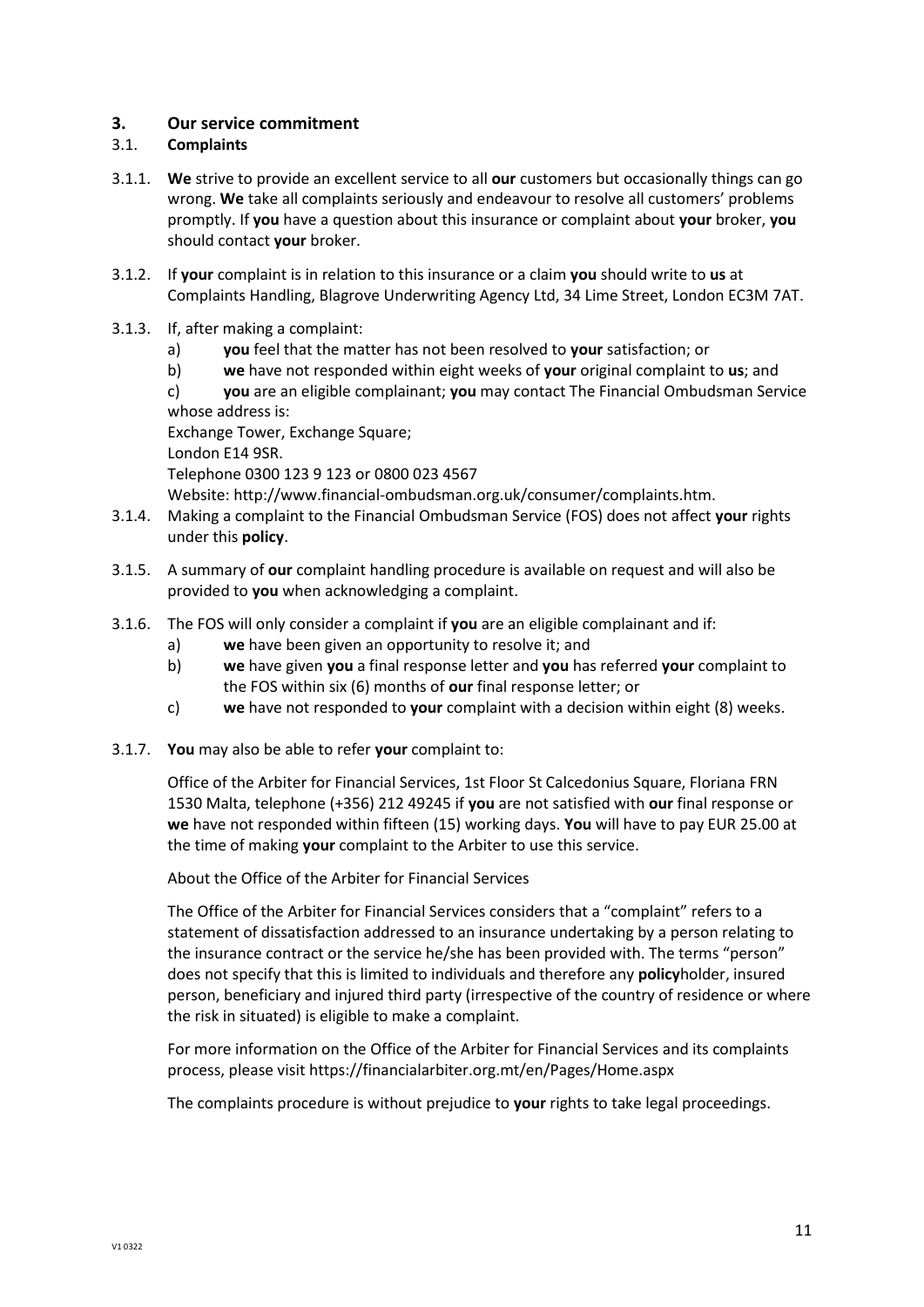#### **3.2. Financial Services Compensation Scheme**

The Financial Services Compensation Scheme covers this **policy**. **You** may be entitled to compensation from the Scheme if **we** are unable to meet **our** obligations under this contract.

Entitlement to compensation under the Scheme depends on the type of business and circumstances of the claim. Further information about compensation scheme arrangements is available from the Financial Services Compensation Scheme 10th Floor, Beaufort House, 15 St Botolph Street, London EC3A 7QU or from their website [\(www.fscs.org.uk\)](http://www.fscs.org.uk/)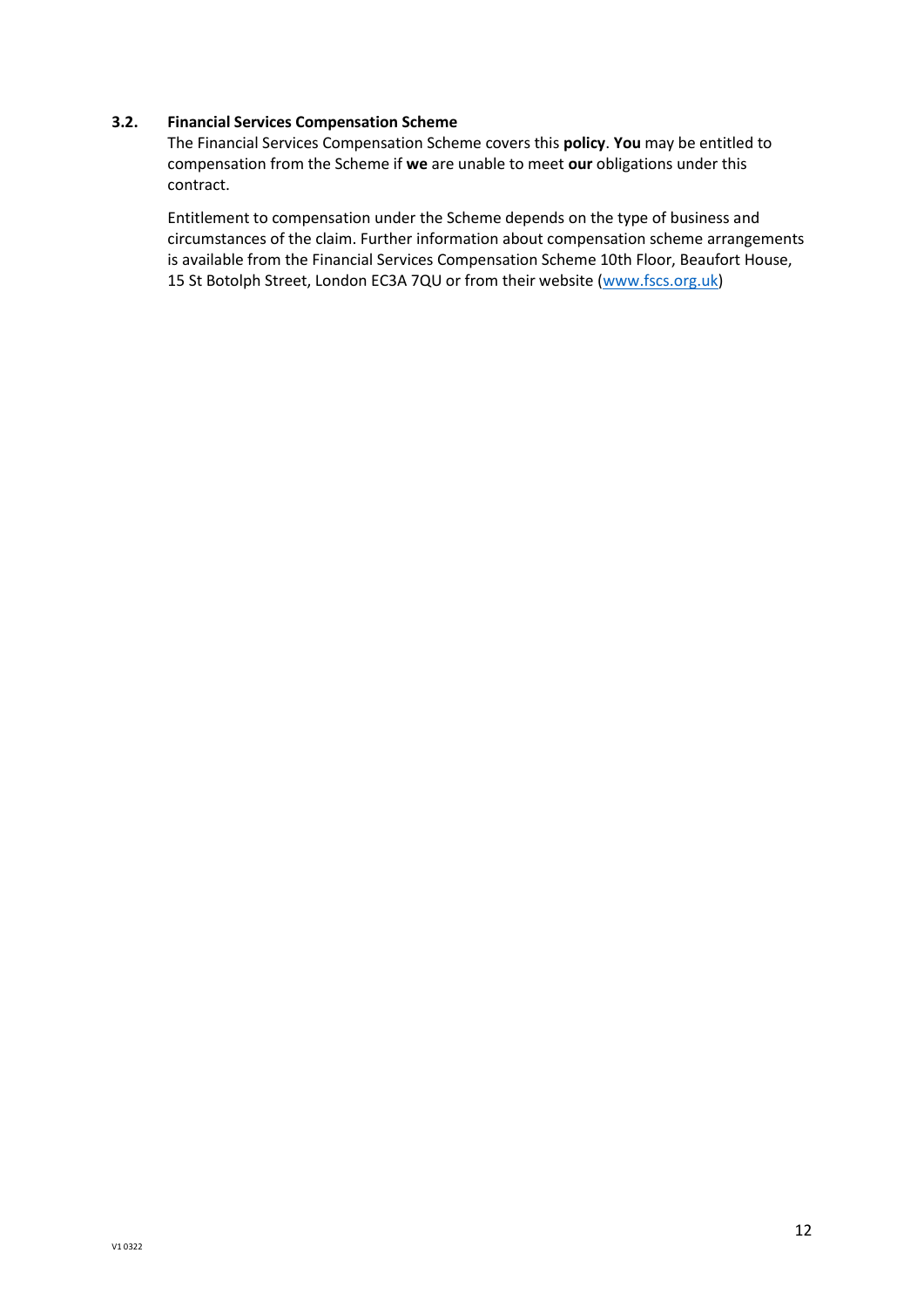## **4. Cover**

The cover provided for **you** by this insurance is shown in the **schedule** and determines which sections of the document apply.

| <b>Section Description</b>                                                 |                                                | <b>Cover Applicable</b> |                              |                               |
|----------------------------------------------------------------------------|------------------------------------------------|-------------------------|------------------------------|-------------------------------|
|                                                                            |                                                | Comprehensive           | Third Party,<br>Fire & Theft | <b>Third</b><br>Party<br>Only |
| Section 1 - Liability to others                                            |                                                | Yes                     | Yes                          | Yes                           |
| Section 2 - Loss of or damage to<br>your vehicle                           |                                                |                         |                              |                               |
|                                                                            | A. Accidental and<br>flood damage              | Yes                     | No                           | No                            |
|                                                                            | <b>B.</b> Malicious<br>damage and<br>vandalism | Yes                     | No                           | No                            |
|                                                                            | C. Fire                                        | Yes                     | Yes                          | No                            |
|                                                                            | D. Theft or<br>attempted theft                 | Yes                     | Yes                          | <b>No</b>                     |
| Section 3 - Glass cover                                                    |                                                | Yes                     | No                           | No                            |
| Section 4 - Personal belongings                                            |                                                | Yes                     | No                           | No                            |
| Section 5 - Medical expenses                                               |                                                | Yes                     | No                           | No                            |
| Section 6 - Emergency<br>accommodation                                     |                                                | Yes                     | No                           | No                            |
| Section 7 - Personal accident                                              |                                                | Yes                     | No                           | No                            |
| Section 8 - Foreign use                                                    |                                                | Yes                     | Yes                          | Yes                           |
| Section 9 - Child Seat Cover                                               |                                                | Yes                     | No                           | <b>No</b>                     |
| Section 10 - No claims bonus                                               |                                                | Yes                     | Yes                          | Yes                           |
| Section 11 - Use by the motor<br>trade, hotels, and car parks              |                                                | Yes                     | Yes                          | Yes                           |
| Section 12 - In-vehicle<br>entertainment, communication,<br>and navigation |                                                | Yes                     | Yes                          | No                            |

## **The General Exclusions, Exceptions, Conditions and General Conditions apply to your insurance whatever cover you have.**

**Your policy schedule** provides details of any special cover, **excesses**, **endorsements**, exceptions, conditions, or exclusions which apply to **your policy**.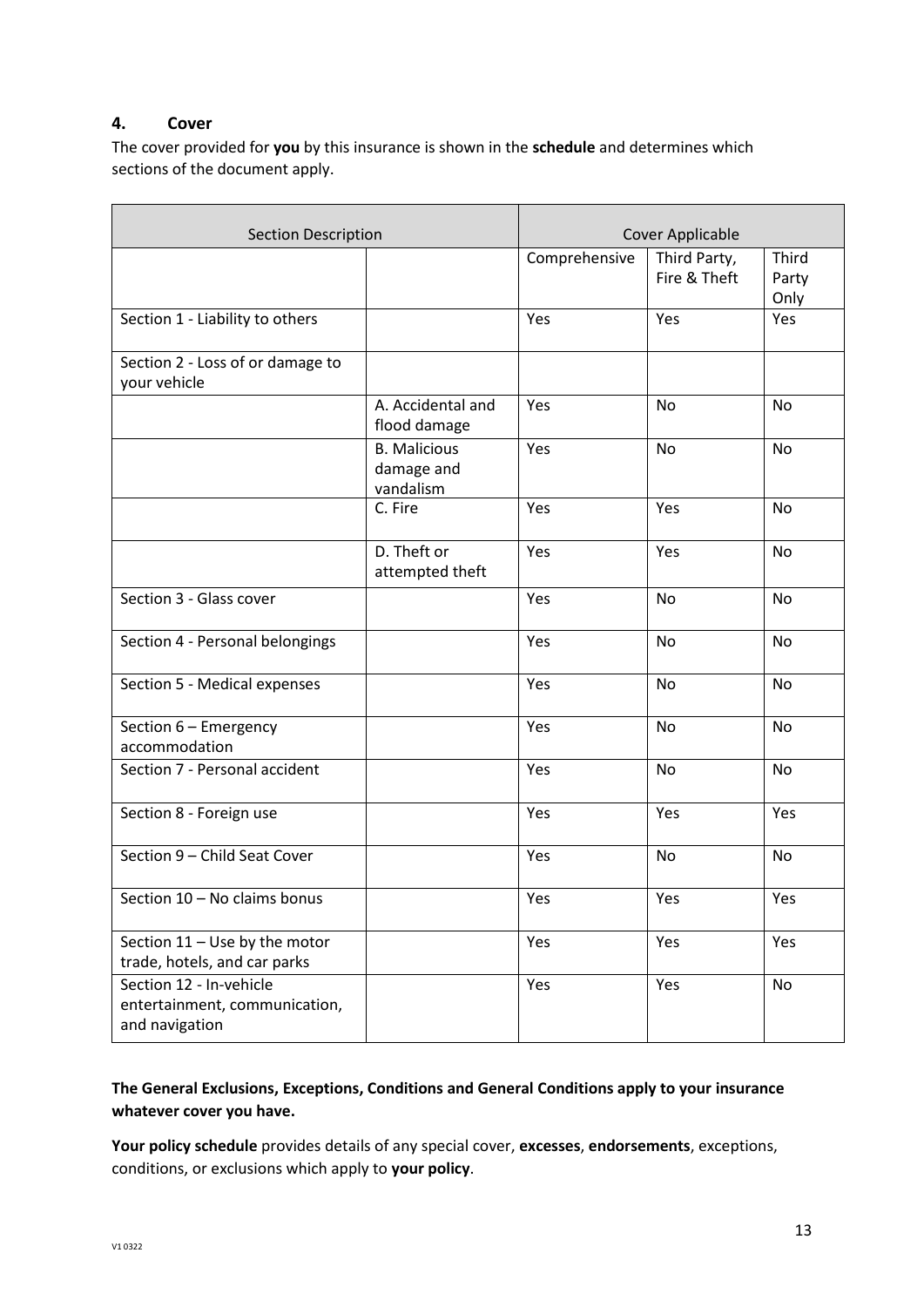## **5. Section 1 - Liability to others**

## **5.1. Indemnity**

**We** will indemnify **you** for any amount that **you** are legally liable to pay for damages (including claimants' costs that are recoverable from **you**), in the event of:

- 5.1.1. Death of or bodily injury to any person;
- 5.1.2. Damage to property of others; as a result of an accident whilst **you** are driving, using or in charge of **your vehicle**

## **5.2. Indemnity to others**

**We** will also indemnify

- 5.2.1. any other person driving, using or in charge of **your vehicle**, provided that they are shown as permitted on **your** current Certificate of Insurance and **policy schedule**, and that they have **your** permission;
- 5.2.2. any person is using (but not driving) **your vehicle** with **your** permission, provided that the use is for social, domestic and pleasure purposes (i.e. not used for business purposes);
- 5.2.3. any passenger is travelling in, or getting into or out of **your vehicle**;
- 5.2.4. at **your** request the owner of the **vehicle**, where such **vehicle** is loaned, leased or hired to **you** (other than under a hire purchase agreement);
- 5.2.5. any principal for any legal liability incurred by **you** when using the **vehicle** for contract work on behalf of the principal so long as **you** have arranged with the principal for the conduct and control of all claims for which **we** may be liable to be vested in **us**; Provided that the person claiming indemnity is not entitled to indemnity under any other **policy**; and shall, as though they were the Insured, observe, fulfil and be subject to the terms, exclusions, and conditions of this **policy** in so far as they apply:

## **5.3. Limit of liability for third party property damage**

The maximum amount **we** will pay under this section in respect of property damage is:

- 5.3.1. For Twenty million pounds (£20,000,000) for any one claim or a number of claims arising out of the one incident if the damage is caused by a **private car**;
- 5.3.2. Five million pounds (£5,000,000) if the damage is caused by any other type of **vehicle**.

## **5.4. Cross Liability**

If this **policy** is issued in the name of more than one party, the cover provided by this section shall apply as if separate policies had been issued to each of the parties jointly named as the **policy**holder but **our** total liability for all claims shall not exceed the limits of indemnity stated in this **policy**.

## **5.5. Defence costs**

If there is an accident that is covered under this insurance, **we** may at **our** absolute discretion consider payment in respect of the following costs:

- 5.5.1. legal fees and costs incurred in dealing with or defending any action at law by which damages in respect of death, bodily injury or damage are claimed against any person covered by this **policy**;
- 5.5.2. Solicitors' fees for representing **you** at any fatal accident enquiry, Coroner's, Magistrates, or similar court; and
- 5.5.3. The reasonable cost of legal services to defend **you** against a charge of manslaughter or causing death by dangerous or reckless driving; and
- 5.5.4. legal expenses in respect of defending any charge brought under the Corporate Manslaughter and Corporate Homicide Act 2007;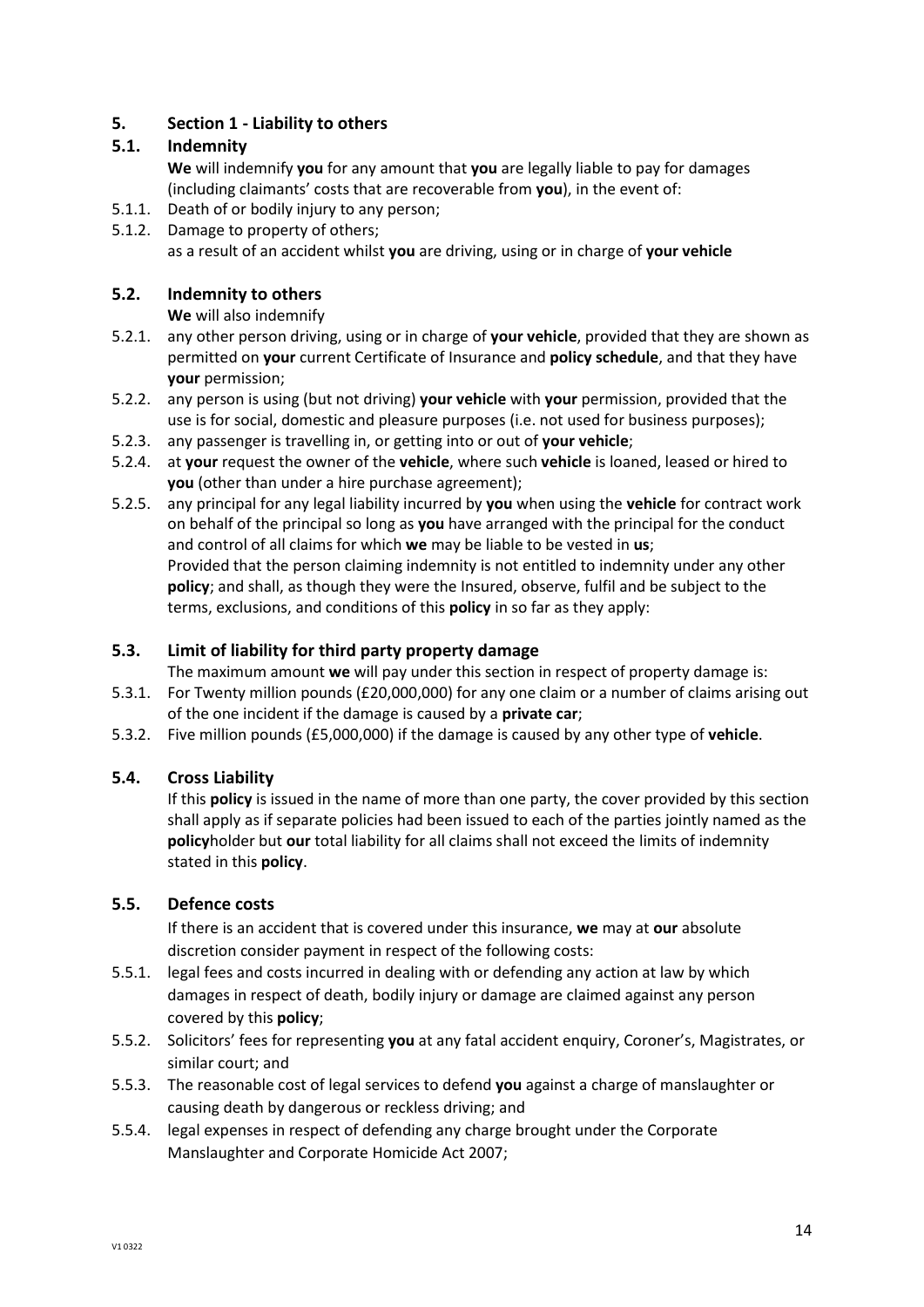If **we** agree to pay these costs under this **policy** the choice and appointment of legal representation and the extent of any assistance that **we** provide will be entirely at **our** discretion. There will be no agreement to pay these costs unless **we** have confirmed this to **you** in writing. The maximum amount **we** will pay under this clause is one million pounds (£1,000,000) for any one claim or a number of claims arising out of the one incident and in any one **period of insurance**.

#### **5.6. Extensions applicable to this section**

#### 5.6.1. **Emergency treatment**

**We** will pay for emergency treatment that is needed under the **Road Traffic Act** following an accident involving **your vehicle**;

#### 5.6.2. **Towing of disabled vehicles**

**We** will indemnify **you** for **your** liability arising from bodily injury or damage to property that occurs while **you** are towing a disabled mechanically propelled **vehicle**. **We** will not be liable for any loss of or damage to the disabled mechanically propelled **vehicle**, or the property contained in or on said **vehicle**;

#### 5.6.3. **Trailers**

**We** will indemnify **you** for **your** liability arising from bodily injury or damage to property arising from any **trailer** owned by **you** or in **your** custody or control whilst attached to **your vehicle** during the course of a journey, provided that **you** have given us full details of such **trailer** as part of **your** duty of fair presentation.

**We** will not indemnify **you** under this section for any loss or damage to property being conveyed on **your trailer**.

#### **5.7. Driving other cars**

Please be advised that the driving other cars extension is **NOT** automatically agreed by the underwriters, if **you** are eligible a **policy endorsement** will be shown on your **policy documents and policy schedule** (this benefit is not applicable to any named or specified driver) whilst **you** are driving any **private car** not belonging to them provided that: -

- a) **your certificate of motor insurance** and **policy schedule** states that **you** may drive a **private car** other than **your car**;
- b) **you** have the permission and consent of the owner of the other **private car**;
- c) **you** must be 25 years or above at inception or last renewal;
- d) the other **private car** must have a valid UK insurance motor **policy** in force in accordance with the **Road Traffic Act**;
- e) the **private car** is being driven in Great Britain, Northern Ireland, the Isle of Man or the Channel Islands;
- f) **you**/they are not a company or a firm;
- g) the other **private car** is being used within the limitations of the **certificate of motor insurance;**
- h) no cover will apply for the release of a **private car** which has been seized by or on behalf of the police or any public or local authority;
- i) the other **private car** is designed solely for private use and has not been designed, constructed or modified to carry goods;
- j) **you** still have **your private car** and it has not been sold, declared SORN, written off or damaged beyond cost-effective repair;
- k) the other **private car** must not belong to **you** or is not hired to you under any type of hire/lease agreement.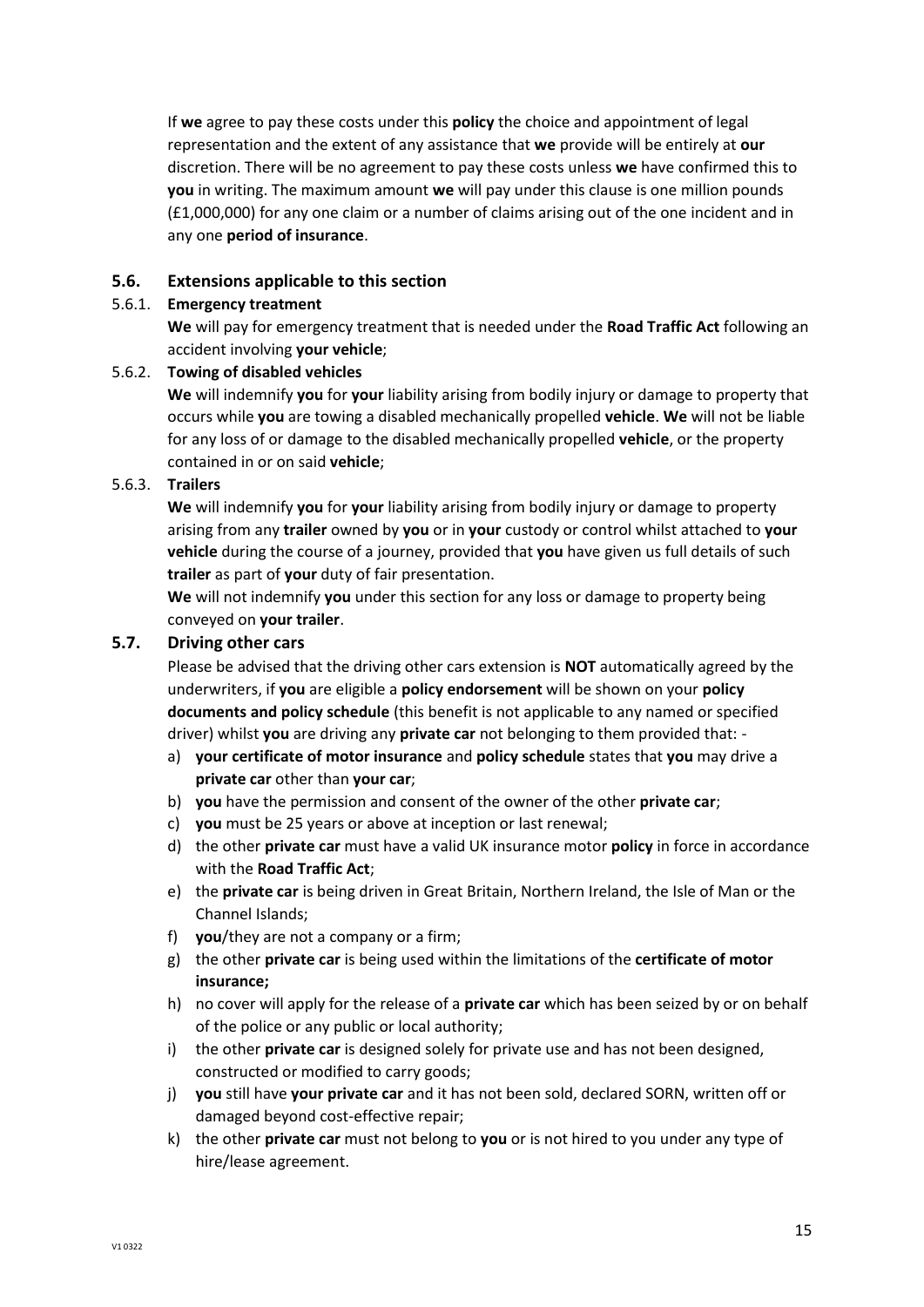## **5.8. Exclusions applicable to this section**

Except where necessary to meet the requirements of any compulsory motor legislation operating within the territorial limits of the **policy**, in addition to the General Exclusions **we** will not indemnify **you** for:

- 5.8.1. **Your policy** does not provide driving other **car**/**vehicle** cover. Please ensure **you** take out alternative insurance if **you** are using any other **vehicle** not covered under **your policy**.
- 5.8.2. death of or injury to the person driving **your vehicle** or in charge of **your vehicle** for the purpose of driving;
- 5.8.3. loss of or damage to:
	- a) **your vehicle** or any other **vehicle** that is in **your** care, custody or control including any **trailer**, caravan or broken-down **vehicle**; or
	- b) property belonging to or held in trust by **you** or in **your** custody or control;
	- c) property being conveyed by, on or in **your vehicle**;
- 5.8.4. loss of or damage to property owned by, or in the care, custody or control of **you** or any other person insured by this **policy**;
- 5.8.5. liability for the death of or injury to any person or loss of or damage to any property caused as a result of the deliberate use of **your vehicle**:
	- a) To cause damage to other **vehicles** or property; and/or
	- b) To cause injury to any person and/or to put any person(s) in fear of injury.
- 5.8.6. liability for death of or injury to any **your** employee, or any employee of any other person entitled to drive **your vehicle** following an accident which occurs during the course of their work except where **we** must meet the requirements of the **Road Traffic Acts**;
- 5.8.7. liability for death, injury, loss or damage that arises beyond the limits of the carriageway in respect of the bringing to or taking away the load from **your vehicle** by any person other than **your** driver or attendant;
- 5.8.8. Indemnity to any person if there is other insurance already in force which covers the same liability;
- 5.8.9. death, bodily injury or damage to property, arising directly or indirectly out of the operation of any **vehicle** or **trailer** as a tool of trade;
- 5.8.10. loss, damage or liability that is directly or indirectly caused by pollution or contamination;
- 5.8.11. death, bodily injury or damage to property, arising directly or indirectly by the wrongful collection or delivery of a load, or where the load does not conform to the specification of the customer;
- 5.8.12. death, bodily injury or damage to property where **your vehicle** is towing more trailers than permitted by law;
- 5.8.13. liability for death, injury, loss or damage that arises out of the use of any tools, goods or personal belongings carried in or on **your vehicle**;
- 5.8.14. any liability **you** have under an agreement or contract unless **you** would be liable anyway if the agreement or contract did not exist;
- 5.8.15. proceedings consequent upon any bodily injury or damage deliberately caused by **you** or any other person insured on this **policy**
- 5.8.16. if any **trailer** or disabled mechanically propelled **vehicle** is being towed otherwise than in accordance with the law;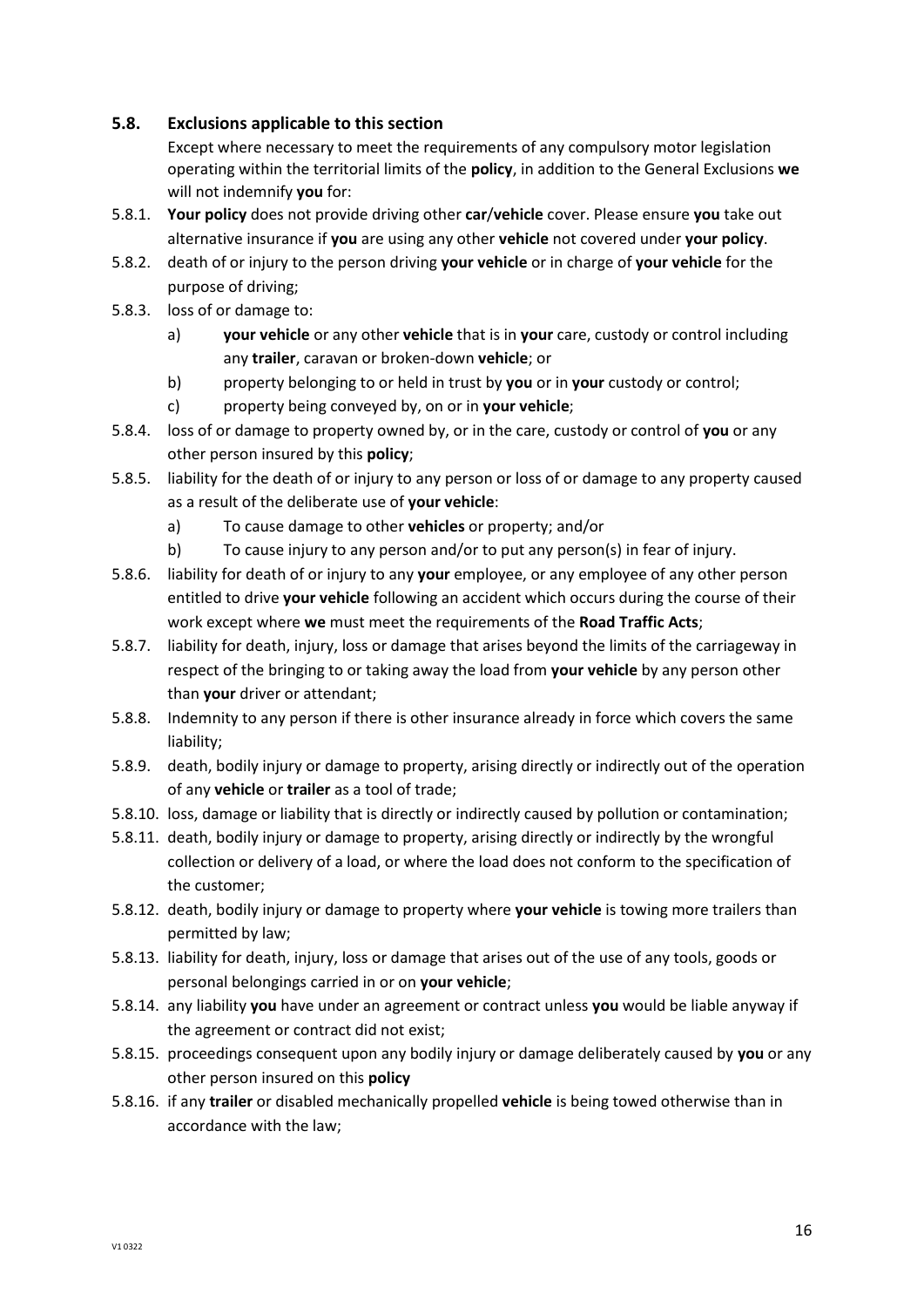## **6. Section 2 - loss of or damage to your vehicle**

## **6.1. Indemnity**

**We** will indemnify **you** for loss or damage to **your vehicle** caused by:

- 6.1.1. Accidental and flood damage;
- 6.1.2. malicious damage and vandalism only when caused by any person not in **your** employ;
- 6.1.3. Fire;
- 6.1.4. Theft or attempted theft.

## **6.2. Basis of settlement**

- 6.2.1. In the event of loss or damage to **your vehicle**, **we** will:
	- a) pay to repair **your vehicle**; or
	- b) replace **your vehicle** with one of a similar type, age or condition; or
	- c) pay **you** the pre-accident value of **your vehicle**.
- 6.2.2. **We** will not pay more than:
	- a) the **market value** of **your** lost or damaged **vehicle**;
	- b) the price **you** paid for **your** lost or damaged **vehicle**;
	- c) the manufacturer's list price for any replacement component part or **accessories**;
	- d) the amount outstanding under the leasing agreement for **your vehicle**;
	- e) the value of the **vehicle** that **you** declared to **us** at the commencement of the **period of insurance;**
- 6.2.3. If **your vehicle** is owned by somebody else (and **we** are aware of this and have agreed cover) or is the subject of a hire purchase agreement, **we** will make any cash payment to the legal owner unless the owner specifically agrees otherwise.

## **6.3. Transport of your vehicle after an accident**

If **your vehicle** is disabled as a result of loss or damage insured by this section, **we** will indemnify **you** for the reasonable costs of protection and removal of **your vehicle** to **our** approved repairs or the nearest agreed repairers and the reasonable cost of delivery to **you** in the United Kingdom after repair;

## **6.4. Repairs**

- 6.4.1. Repairs are undertaken by **our approved repairer**. If **you** choose not to use **our approved repairer**:
	- a) If **your vehicle** is repairable as a result of damage sustained that is covered by **your policy** and the repairer chosen by **you** is not one of **our** authorised repairers, then an additional **excess** of £250 will apply. This **excess** will apply in addition to any applicable **excesses** shown in **your policy schedule**.
	- b) **you** must obtain a written estimate for repair from **your** repairer before instructing the repairer;
	- c) **we** will authorise repairs by **your** repairer only if **we** consider the estimate for repairs reasonable;
	- d) **we** will not pay more than the cost of repairs had the work been undertaken by **our approved repairer**. In these circumstances **we** may at **our** option settle the claim for repairs to **your vehicle** by making a cash payment for the amount quoted by **our approved repairer** less the **excess** which applies to the claim;
	- e) **we** will not guarantee the work after **you** have signed a customer satisfaction note and **your vehicle** has been returned to **you** by the repairer;
	- f) **your** provision of a **courtesy vehicle** will be withdrawn.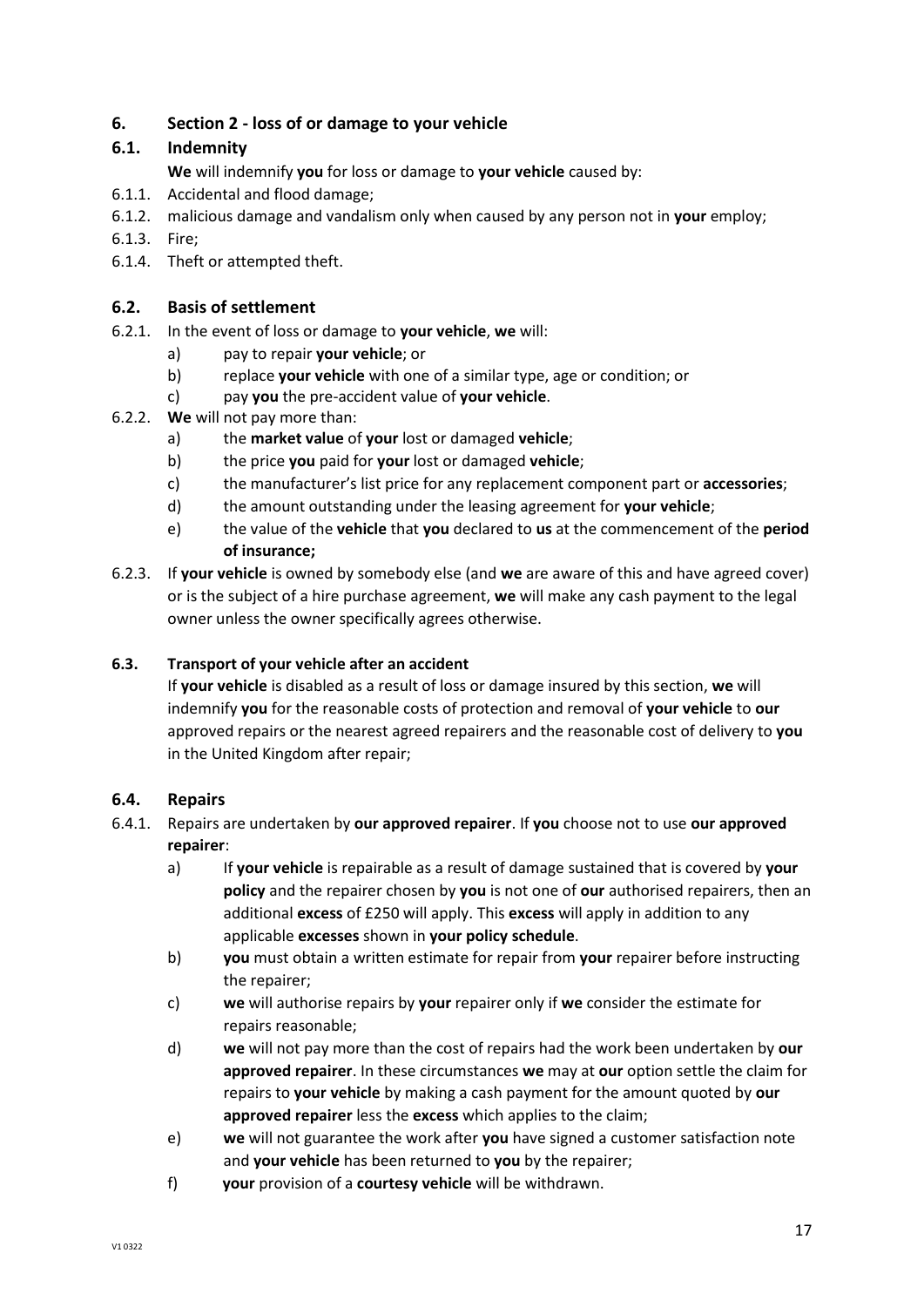- 6.4.2. **We** or the repairer may use parts which have not been supplied by the manufacturer;
- 6.4.3. If parts required for repairing **your vehicle** are not available in the United Kingdom, **our** liability for those parts shall not exceed the manufacturers' last United Kingdom list price or if not listed the price of those parts for the nearest comparable **vehicle** available in the United Kingdom. **We** will not pay the cost of importing parts that are not available in the United Kingdom.

#### **6.5. Courtesy Car**

#### **The provisions of this clause are subject to the availability of a suitable vehicle and is not binding on us.**

If a valid claim is made under this insurance, and **your vehicle** is to be repaired by one of **our approved repairers**, the repairer may provide **you** with a **courtesy car/vehicle** (subject to availability) for the duration of the repairs. If the parts required to repair **your vehicle** are not immediately available to **our approved repairer**, **we** reserve the right to withhold the provision of a **courtesy car/vehicle** until such time as the necessary parts are available and repair work can proceed. If **your vehicle** is accepted by **our approved repairer** as being a repairable proposition, but it is subsequently deemed by **us** to be beyond economical repair, **we** reserve the right to withdraw the **courtesy car/vehicle** immediately.

The **courtesy car/vehicle** can only be provided subject to availability and will be supplied subject to **our approved repairer**'s standard terms and conditions, for use in the United Kingdom only. **Our** aim is to keep **you** mobile rather than the **courtesy car/vehicle** being a replacement for **your vehicle** in terms of status or performance. The **courtesy car/vehicle** will normally be a small **vehicle** of less than 1200cc.

While **you** are in possession of the **courtesy car/vehicle** for the period during which **your vehicle** is being repaired, cover for loss of or damage to the **courtesy car/vehicle** will be provided by this **policy** in accordance with its terms, **endorsements**, and conditions, including **excesses**. **We** will not make a charge for this cover. Any accidents or losses while **you** are in possession of the **courtesy car/vehicle** must be reported to **us** immediately and may affect the future premiums payable under this **policy**.

Driving of the **courtesy vehicle** will be limited solely to those persons named on **your certificate of motor insurance**, and the use, limitations, restrictions, and exclusions as **your certificate of motor insurance**, **policy schedule** and **insurance policy** continue to apply to the **courtesy vehicle**. **You** are not required to inform **us** when **you** are supplied with a **courtesy car/vehicle** from **our approved repairer**.

**You** must return the **courtesy car/vehicle** to **our approved repairer** either when **we** ask **you** to do so or if this insurance falls due for renewal and **you** fail to renew it with **us**.

#### **6.6. Total loss**

- 6.6.1. **We** will normally declare **your vehicle** a total loss;
	- a) If **we** deem the cost of repairing **your vehicle** as uneconomical; or
	- b) If **your vehicle** has been stolen and not recovered.
- 6.6.2. If **your vehicle** is declared a total loss **our** liability will be determined in accordance with the basis of settlement clause;
- 6.6.3. where **we** request so, **you** must provide **us** with:
	- a) the current **Vehicle** Registration document (V5)
	- b) the current MOT certificate, where applicable; and
	- c) all keys to the **vehicle**; and
	- d) the purchase receipt for the **vehicle**; and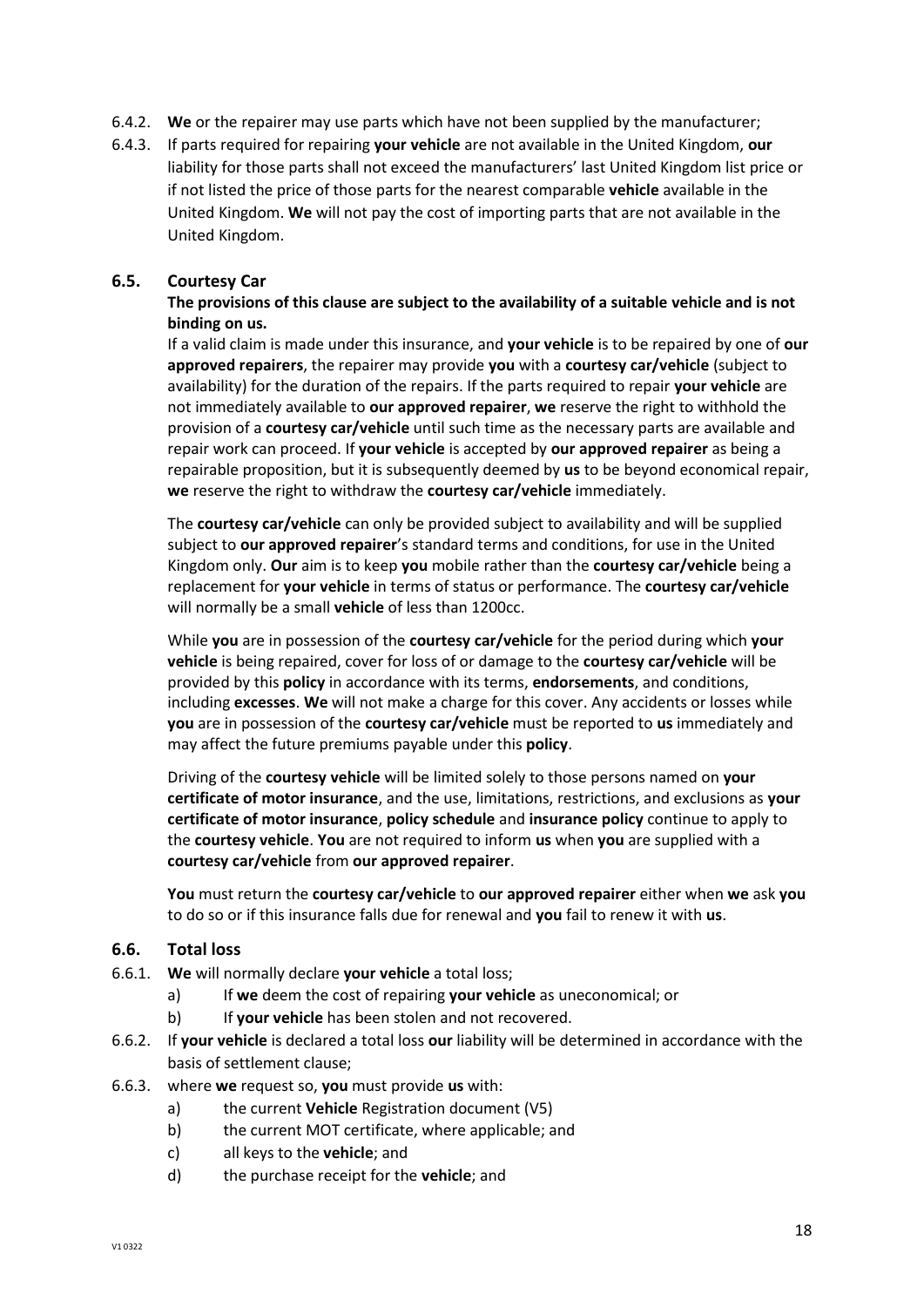- e) any other items **we** may reasonably require;
- 6.6.4. Once **you** have accepted **our** offer, the damaged **vehicle** will become **our** property for disposal in accordance with the Code of Practice for the Disposal of Motor Vehicle Salvage;
- 6.6.5. Once **your** total loss claim has been settled, cover in respect of this **vehicle** will cease immediately and **we** will retain the full premium charged for it. **You** will then have a maximum of 14 days to find a replacement **vehicle** acceptable to **us**.
	- a) If **your vehicle** is eligible and has been accepted on an agreed value basis (this will be shown on **your policy schedule**). **We** will pay the amount shown on **your policy schedule** less the **excess** applicable.

## **6.7. New vehicle replacement (applicable to Comprehensive cover only).**

**We** may, and at **your** request and if available replace **your vehicle** with another of the same make, model and specification following an incident covered by section 2 if all the following applies: -

- a) **You** are the first registered owner of **your vehicle** from new,
- b) is no more than 12 months old from the date of first registration,
- c) has covered less than 12000 miles,
- d) If **we** deem the cost of repairing **your vehicle** uneconomical
- e) **We** can replace **your vehicle** in the UK,
- f) **We** have permission from any person that has a financial interest in **your vehicle**,
- g) **Your vehicle** is not subject to a lease or contract hire agreement or any other similar lease or hire agreement.

## **6.8. Stolen Keys**

If the keys or lock transmitter to **your vehicle** are stolen **we** will pay up to two hundred (£200) (after the deduction of any **excess** that applies to this section) towards the cost of replacing the door locks and/or boot lock, ignition, steering lock, the lock transmitter and central locking interface, providing it can be established that the identity of **your vehicle** or where it is normally kept overnight is known to the person(s) in receipt of such keys or transmitters.

## **6.9. Exclusions applicable to this section**

In addition to the general exclusions, **we** will not indemnify **you** for:

- 6.9.1. The **excess** shown in the **schedule** which to this section of the **policy** and any additional **excess** shown in this section;
- 6.9.2. wear and tear, oxidation, rust, depreciation, vermin, insects, mildew or fungus, faulty workmanship or any other losses which are not directly associated with the incident that causes **you** to claim;
- 6.9.3. Mechanical, electrical, electronic, computer software faults, failures, breakdowns, breakages or malfunctions;
- 6.9.4. Damage to the tyres of **your vehicle** caused by braking, punctures, cuts and bursts unless as a direct result of an accident covered by this **policy**;
- 6.9.5. Damage to **your vehicle** caused by filling its fuel tank with the incorrect fuel;
- 6.9.6. Loss or theft of petrol or diesel fuel;
- 6.9.7. Damage caused by the freezing of liquid in the cooling system of **your vehicle** unless **you** have taken all reasonable precautions as recommended by **your vehicle** manufacturer;
- 6.9.8. legal impounding or destruction of **your vehicle** by order of any government or public authority;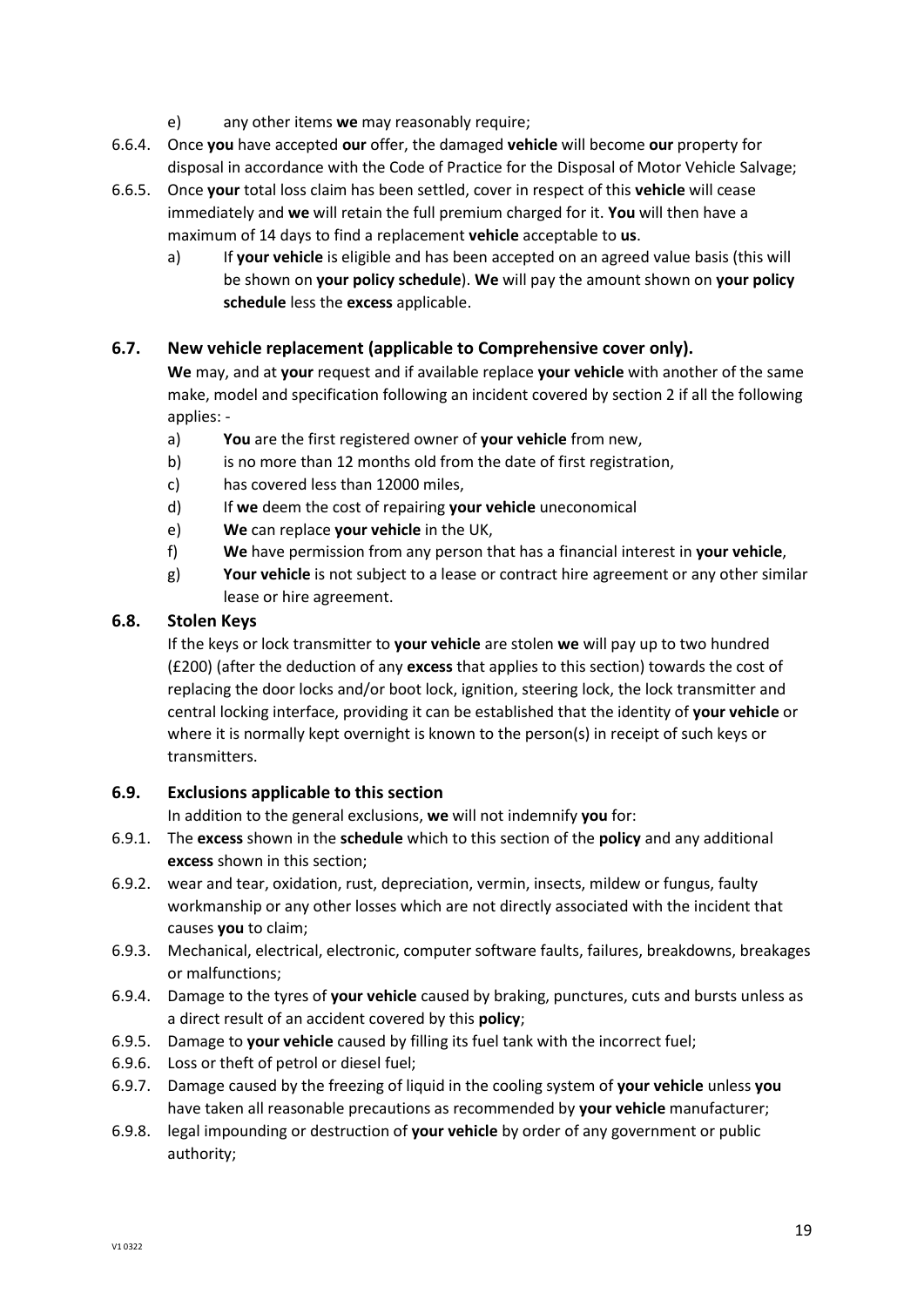- 6.9.9. Loss of or damage to **your vehicle** caused by a deliberate act by **you** or any other person insured on this **policy**;
- 6.9.10. Loss of or damage to **your vehicle** if it is taken, used or driven without **your** permission by a spouse or civil partner, partner, boyfriend or girlfriend, employee or ex-employee, member of the family or household of a permitted driver;
- 6.9.11. Loss of or damage to **your vehicle** if it is involved in a theft or attempted theft and the incident has not been reported to the police and a crime reference number obtained;
- 6.9.12. Loss of or damage to **your vehicle** by fraud, trickery or deception including but not limited to someone claiming to be a buyer, a buying or selling agent, or by **you** accepting a form of payment which a bank or building society will not authorise;
- 6.9.13. theft of **your vehicle** whilst unattended and:
	- a) the locks have not been engaged;
	- b) the keys have been left in, on or in the vicinity of the **vehicle**;
	- c) the immobiliser is either not working or not been activated;
	- d) any of the windows, sunroof or roof (if applicable) has been left open;
- 6.9.14. any additional damage resulting from the **vehicle** being moved by **you** after an accident or **fire** or theft;
- 6.9.15. any reduction in the value of **your vehicle** following damage, whether repaired or not;
- 6.9.16. the cost of repairing, replacing or improving any parts of **your vehicle** which have not been damaged;
- 6.9.17. the cost of repairing or replacing any non-standard parts fitted to **your vehicle** that have not been disclosed to and agreed by **us**;
- 6.9.18. loss of or damage to **your vehicle**'s **accessories** unless loss or damage to **your vehicle** occurs at the same time from the same cause;
- 6.9.19. loss or damage to **your vehicle** caused by or consequent upon the operation of tipping gear;
- 6.9.20. damage to **trailer**(s) unless details of the **trailer**(s) are declared in writing and agreed by **us**;
- 6.9.21. damage to **your vehicle**'s windscreen or window glass;
- 6.9.22. loss of or damage to any portable audio, visual or communication devices or media including computer or gaming equipment, cell phones, smart phones, traffic information systems or CB radio equipment carried in or on **your vehicle**;
- 6.9.23. loss or damage to any tools or goods carried in or on **your vehicle**;
- 6.9.24. loss of or damage to any taxi metering or other related equipment;
- 6.9.25. loss of use, delay, loss of market or any other compensation for any costs incurred as a result of not being able to use **your vehicle** following loss or damage;
- 6.9.26. Any Value Added Tax (VAT) amounts when **you** are VAT registered;
- 6.9.27. Loss of or damage to **your vehicle** if **you** or any named driver have not taken all reasonable precautions to protect and take care of **your vehicle**;
- 6.9.28. Loss of or damage to **your vehicle** by theft or attempted theft, if **we** have requested that an active security and or tracking device must be fitted to **your vehicle**. All security device's must be active and operational at the time of the loss or damage. Evidence and proof may be requested by **us**;
- 6.9.29. Loss of or damage to any modifications unless **we** have agreed to cover these prior to inception and agreed by **us**;
- 6.9.30. **We** won't supply a **courtesy vehicle** unless **you** are using one of **our approved repairers** and **we** won't provide **courtesy vehicle** if **your vehicle** is stolen, a total loss or written off;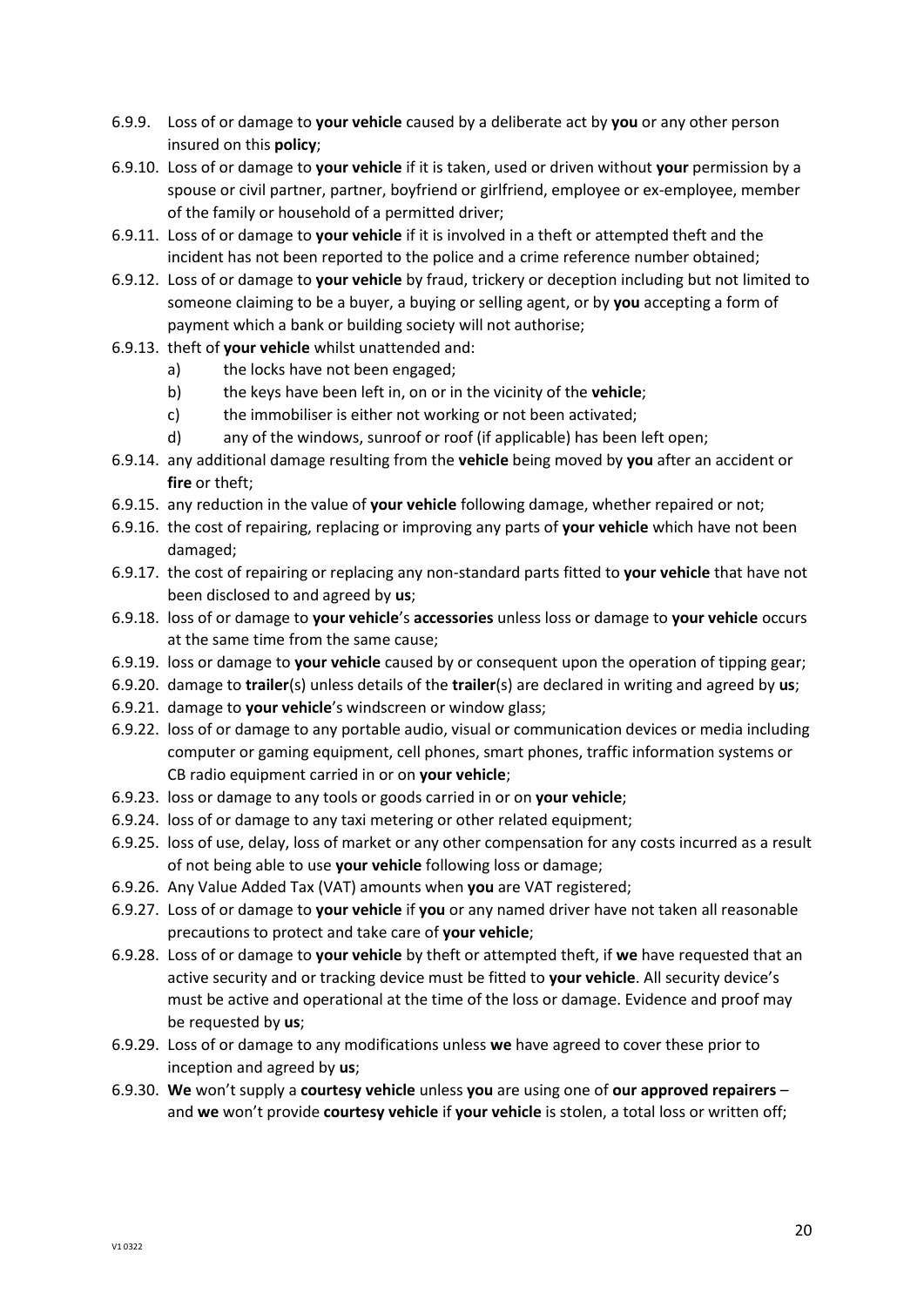## **7. Section 3 – Glass cover**

## 7.1. **Indemnity**

**We** will pay the cost of repair or replacement of accidentally damaged or broken glass in the windscreen, sunroof or side or rear windows of **your vehicle** and any scratching to the bodywork caused by the broken glass, as long as there has not been any other loss or damage. If **your vehicle** is fitted with Advanced Driver Assistance Systems (ADAS) and **you** use **our approved repairer** replacement service, **we** will also pay for the recalibration of cameras or sensors fitted to the windscreen to operate these systems, and without loss to **your** no claims bonus.

## 7.2. **Exclusions applicable to this section**

In addition to the general exclusions, **we** will not indemnify **you** for:

## 7.2.1. **Excess**

The windscreen **excess** shown in the **schedule**; unless the glass is repaired and not replaced where the **excess** shall be twenty five pounds (£25);

## 7.2.2. **Non authorised suppliers**

Any amount over two hundred and fifty pounds (£250) for each incident, unless the repair or replacement is carried out by **our** recommended windscreen specialists;

#### 7.2.3. **Panoramic roof panels**

Damage to any fixed panoramic glass roof panels that are an integral part of the body structure of **your vehicle**.

# **For windscreen or window claims telephone our claims helpline on: 0330 912 8200**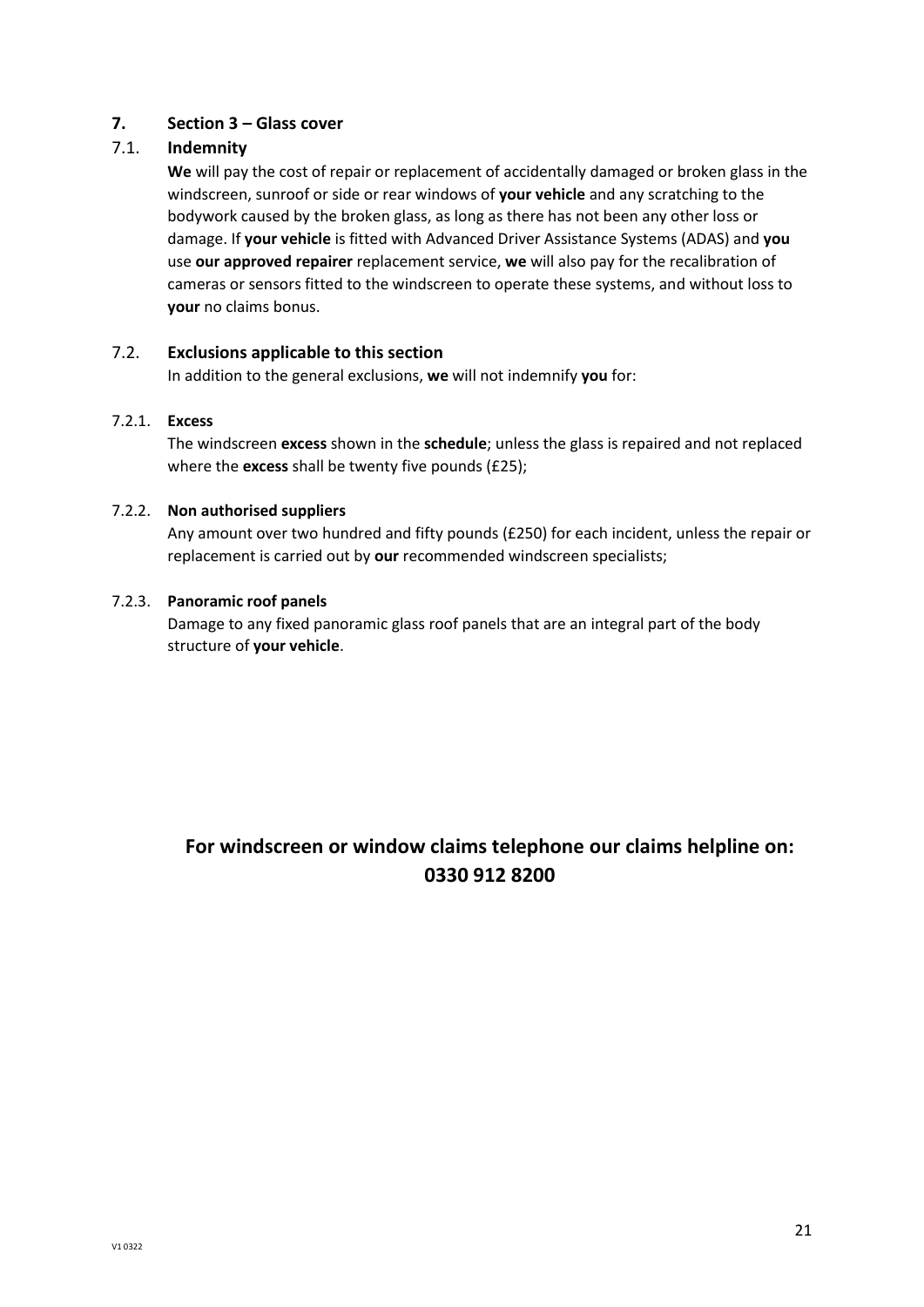## 8. **Section 4 – Loss of or damage to personal effects**

## 8.1. **Indemnity**

**We** will indemnify **you** or **your** driver or passenger for loss or destruction of, or damage to their **personal effects** occurring during the **period of insurance**, provided that the loss occurs as part of an incident for which **we** provide indemnity under this **policy**. **Our** liability under this section shall be limited to a maximum of two hundred and fifty pounds (£250) for **personal effects** per **vehicle**, regardless of the number of **vehicles** involved or persons making a claim under this section.

## 8.2. **Exclusions applicable to this section**

In addition to the general exclusions, **we** will not indemnify **you** for:

#### 8.2.1. loss or destruction of, or damage to:

- a) Money, stamps, tickets, documents, credit cards, jewellery, securities or any form of negotiable instruments;
- b) Portable electronic goods or equipment;
- c) Goods or samples carried in connection with any trade or business;
- d) mobile phones, smart phones, portable computers equipment (including tablets and handheld devices) audio and video equipment and media;
- e) Tools or equipment being carried in connection with any trade or business;
- 8.2.2. loss or destruction of, or damage to **personal effects** where possession of **your vehicle** is obtained by misrepresentation or deception;
- 8.2.3. loss or destruction of, or damage to **personal effects** where possession of **your vehicle** is obtained by theft and:
	- a) the locks have not been engaged;
	- b) the keys have been left in, on or in the vicinity of the **vehicle**;
	- c) the immobiliser is either not working or not been activated;
	- d) any of the windows, sunroof or roof (if applicable) has been left open;
- 8.2.4. loss or destruction of, or damage to **personal effects** arising out of, caused by, resulting from, in consequence of or in any way involving **your** failure or the failure of **your** driver to take such precautions as a prudent person would take to prevent such damage to, loss of or destruction of **personal effects**; or
- 8.2.5. any and all financial or indirect losses arising out of, caused by, resulting from, as a result of or in any way involving damage to, loss of or destruction of **personal effects**.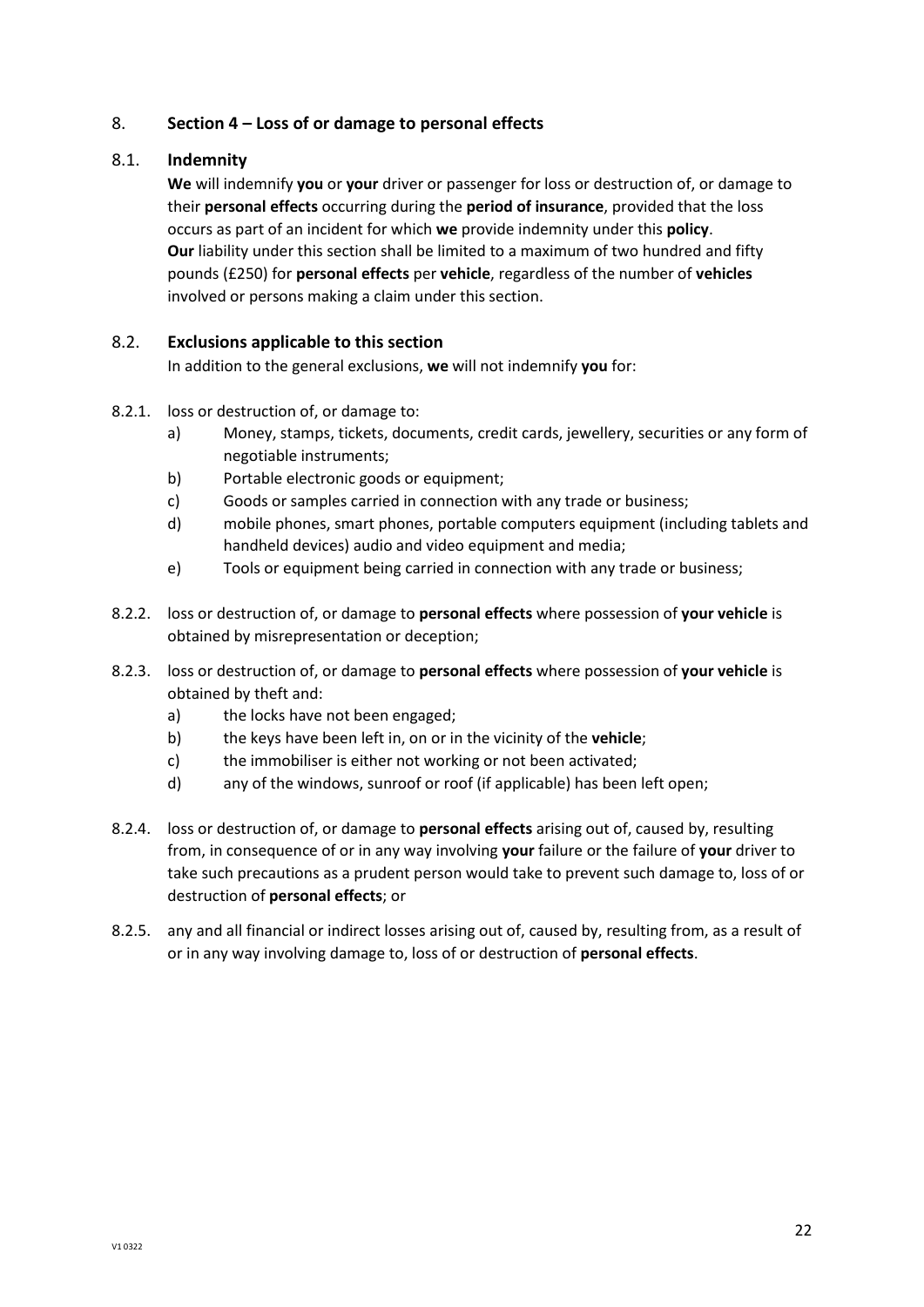## **9. Section 5 – Medical expenses**

If an accident occurs which is covered by this **policy**, **we** will pay up to maximum of five hundred pounds (£500) for each person in **your vehicle** for any medical treatment which is required following injury as a result of such accident.

#### **10. Section 6 – Emergency accommodation**

In the event **you** are deprived of the use of **your vehicle** or **your vehicle** is not road worthy as a result of an accident occurring during the **period** of insurance within the territorial limits and is unable to reach their destination on the same day of the accident, **we** will pay a contribution of up to fifty pounds (£50) per person with a maximum of two hundred pounds (£200) per accident for all persons towards the cost of **your** onward journey or up to two nights' emergency accommodation subject to copies of receipts.

#### **11. Section 7 – Personal accident**

#### 11.1. **Benefits**

**We** will pay up to a limit of five thousand pounds (£5,000) in respect of any one incident if the driver of **your vehicle** is accidentally injured in direct connection with an accident whilst travelling in, or getting onto or out of **your vehicle** provided that:

- 11.1.1. within thirteen (13) weeks of the accident the injury causes:
	- a) the death of the driver; or
	- b) Loss (including irrecoverable loss of use) of any limb;
	- c) irrecoverable loss of all sight in one or both eyes; and
- 11.1.2. the driver is over twenty-one (21) years of age and under sixty five (65) years of age on the date of the accident.

**We** will make payment directly to the driver or their legal representative.

#### 11.2. **Exclusions applicable to this section**

In addition to the General Exclusions, **we** will not provide cover for:

- 11.2.1. for death of or injury to any person:
	- a) Resulting from deliberate action (including any attempt to commit suicide) unless such action is an attempt to save human life;
	- b) When the driver is found to be over the prescribed/legal limit for alcohol;
	- c) When the driver is driving whilst unfit through drugs, whether prescribed or otherwise;
	- d) When the driver fails to provide a sample of breath, blood or urine when required to do so, without lawful reason;
- 11.2.2. further loss of or injury to any limb or eye which was defective prior to any accident;
- 11.2.3. Where the accident has occurred outside the territorial limits;
- 11.2.4. Where a claim can be made under another section of this **policy**.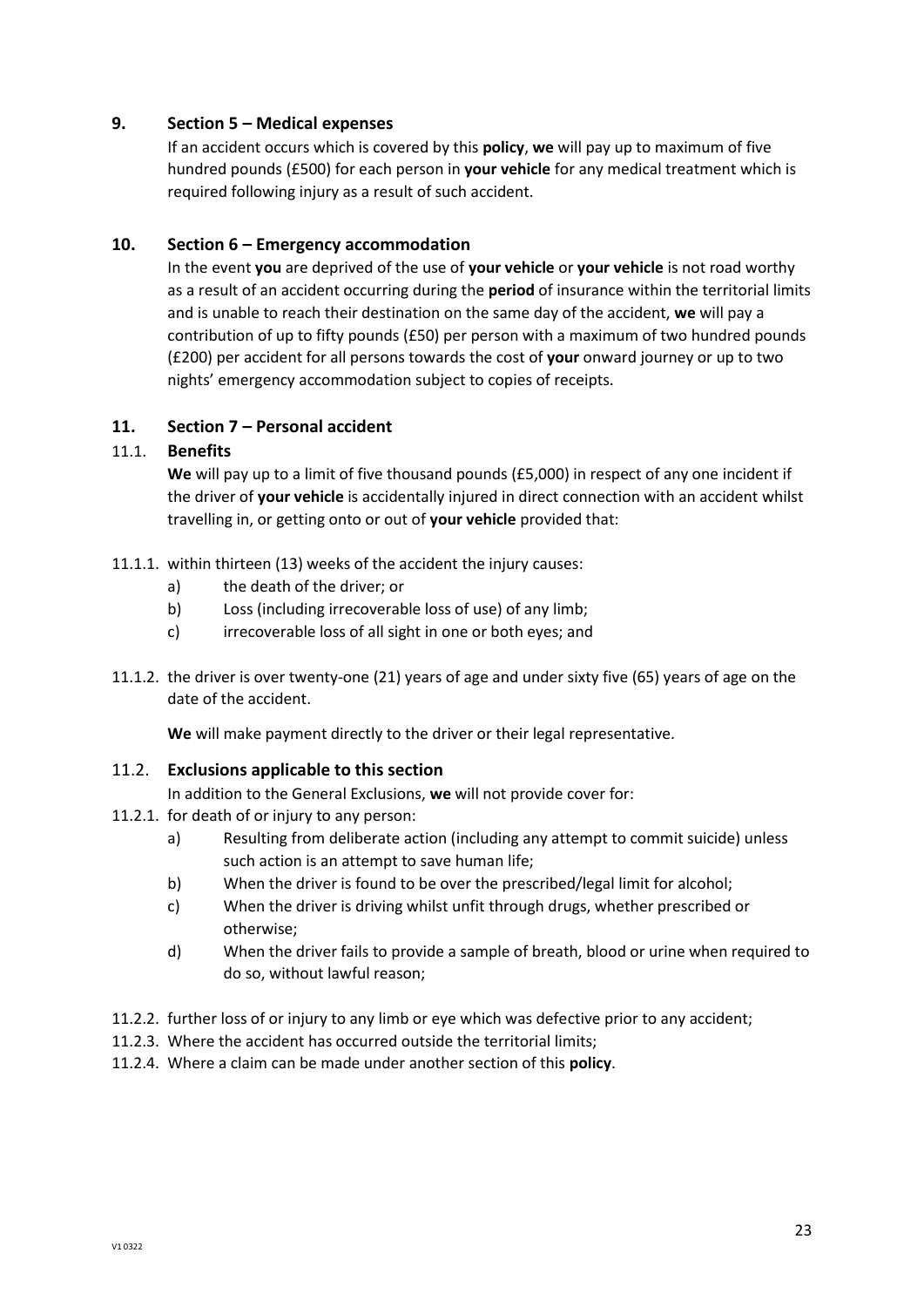## **12. Section 8 - Foreign Use**

## 12.1. **Legal minimum insurance**

**We** will provide the **minimum cover** which is required by law while **your vehicle** is in:

- 12.1.1. Any country which is a member of the European Union (EU); or
- 12.1.2. Any other country in respect of which the European Commission is satisfied has made arrangements to meet the requirements of Article 7(2) of EU Directive 72/166/CEE relating civil liabilities arising from the use of motor **vehicles**.

Provided **you** let **us** know 14 days before **you** travel **you** are covered whilst using **your vehicle** in Great Britain, Northern Ireland, the Isle of Man and the Channel Islands. In addition, you are also covered whilst using **your vehicle** in any country in the European Union, Andorra, Iceland, Norway, Serbia and Switzerland. **We** will insure **your vehicle** up to a maximum of 30 days per policy period.

A green card is no longer required if **you** travel to any of the above countries and **you** or **your driver** must instead have **your** current **certificate of motor insurance** as evidence of compulsory insurance cover. The cover provided under this section is the minimum required by law in the country **you** or **your** driver is visiting from those stated above. Where this cover is less than the **minimum cover** provided in the United Kingdom, then the **minimum cover** required in the United Kingdom will apply.

Please note that the above information may change, therefore **you** must check the latest information with **your** broker before **you** travel. Please also refer to the Motor insures' bureau Website for current information [Driving abroad \(mib.org.uk\)](https://www.mib.org.uk/driving-abroad/)

## 12.2. **Extended cover**

**We** will insure **your vehicle** up to a maximum of 30 days per **period of insurance** for the same level of cover as shown in the **schedule** in any of the countries as set out above with at least 14 days prior notice and provided that:

12.2.1. **your** company or business is permanently domiciled and registered within the territorial limits; and

## 12.2.2. **Your vehicle** is:

- a) taxed and registered within the territorial limits;
- b) is also normally kept within the territorial limits;
- 12.2.3. Social domestic and pleasure use only
- 12.2.4. the travel outside of the territorial limits is of a temporary nature and **we** have agreed in writing to cover **your vehicle** outside the territorial limits.

## 12.3. **Vehicle transportation**

Cover also applies when **your vehicle** is being transported between any of the countries stated above by rail or any recognised sea route by ferry (including loading and unloading) as long as transportation does not exceed sixty five (65) hours in any one journey.

## 12.4. **Application of cover**

The cover provided by this section shall be subject to the General Exclusions and to the limitations and exclusions set out in the following sections:

- 12.4.1. Section 1 Liability to others
- 12.4.2. Section 2 loss or, or damage to **your vehicle**,
- 12.4.3. Section 4 loss or, or damage to **your personal effects**.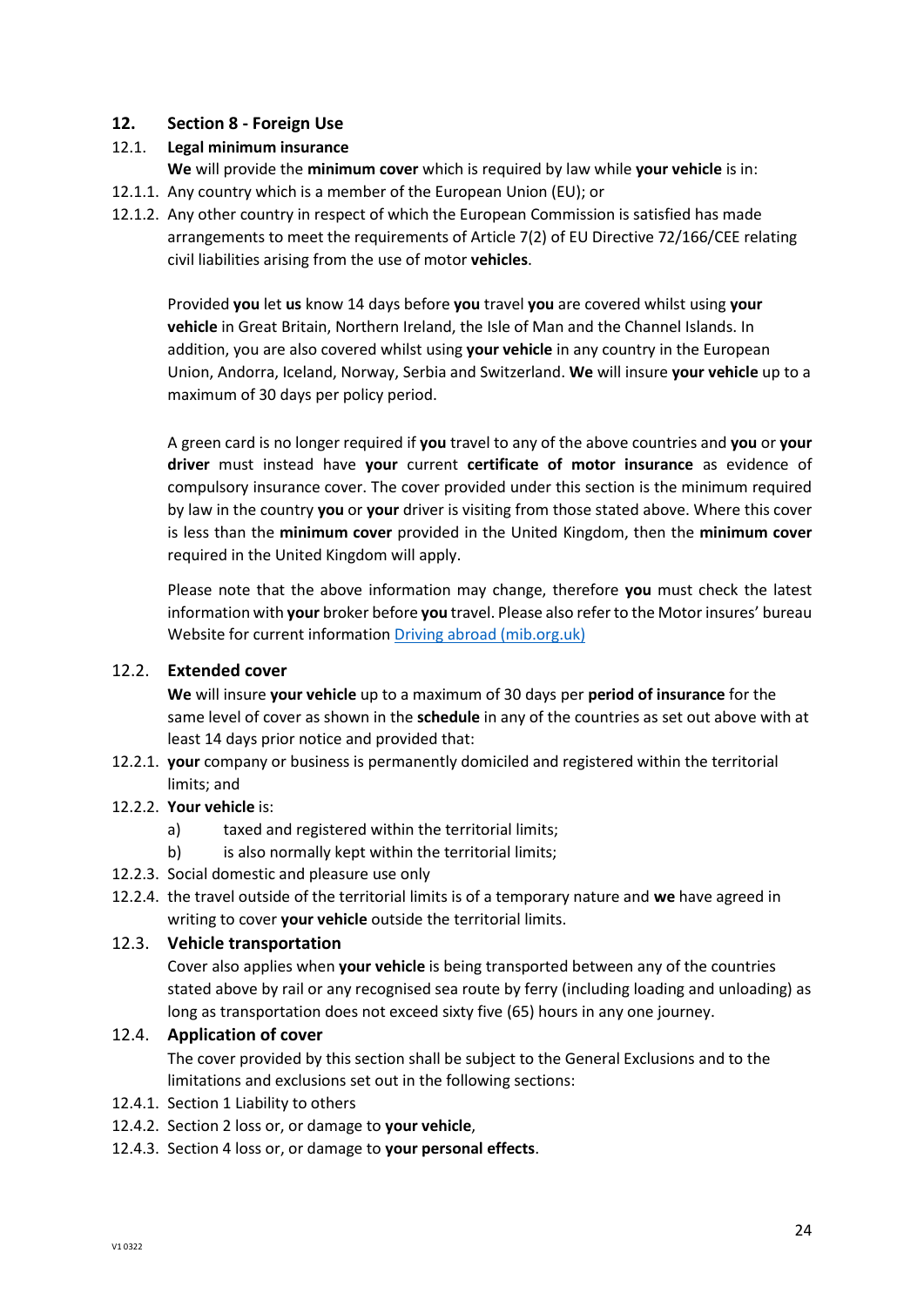#### **13. Section 9 - Child Seat Cover**

If **you** have a child car seat fitted to **your vehicle** and **your vehicle** is involved in an incident, **we** will cover you for the cost of replacing the child car seat with a new one of a similar standard, even if there is no apparent damage, provided **you** are able to supply a copy of the original purchase receipt for the car seat. The maximum amount **we** will pay under this section is two hundred and fifty pounds (£250) following any one incident.

#### **14. Section 10 – No Claims Bonus**

If a claim has not been made on **your policy** during the current **period of insurance**, **we** will include a discount in **your** renewal premium. **We** will give **you** a bonus for each claim free year up to the maximum entitlement. Please note this is no guarantee **your** premium will not rise. If a claim is made, **your** no claim bonus entitlement will be reduced in line with **our** no claim bonus scale at the time of renewal. **Your** no claim bonus will not be affected if **we** only pay emergency treatment charges under the **Road Traffic Act**. **You** cannot transfer **your** no claim bonus to anyone else. If more than one **vehicle** is insured, the no claim bonus is earned separately for each **vehicle**.

#### 14.1. **Guaranteed No Claims Bonus**

When **you** have earned one or more no claims bonus **you** then have the option to pay an additional premium to guarantee **your** no claims bonus. Guaranteed no claims bonus means a claim will not reduce **your** no claims bonus at renewal. Guaranteed no claims bonus does not protect the overall price of **your policy** at renewal. The price of **your policy** may increase following an accident even if **you** were not at fault.

|                   | NCD Applicable at 1st Year Renewal |              |                    |  |  |
|-------------------|------------------------------------|--------------|--------------------|--|--|
| <b>Earned NCD</b> | 1 Claim                            | 2 Claims     | 2 Claims and above |  |  |
| 0                 | 0                                  | 0            | 0                  |  |  |
| $\mathbf{1}$      | 0                                  | 0            | 0                  |  |  |
| $\overline{2}$    | 0                                  | 0            | 0                  |  |  |
| 3                 | $\mathbf 1$                        | 0            | 0                  |  |  |
| 4                 | $\overline{2}$                     | 0            | 0                  |  |  |
| 5                 | 3                                  | 1            | 0                  |  |  |
| $\bf 6$           | 3                                  | 1            | 0                  |  |  |
| $\overline{7}$    | 3                                  | $\mathbf{1}$ | 0                  |  |  |
| 8                 | 3                                  | $\mathbf{1}$ | 0                  |  |  |
| $>= 9 +$          | 3                                  | 1            | 0                  |  |  |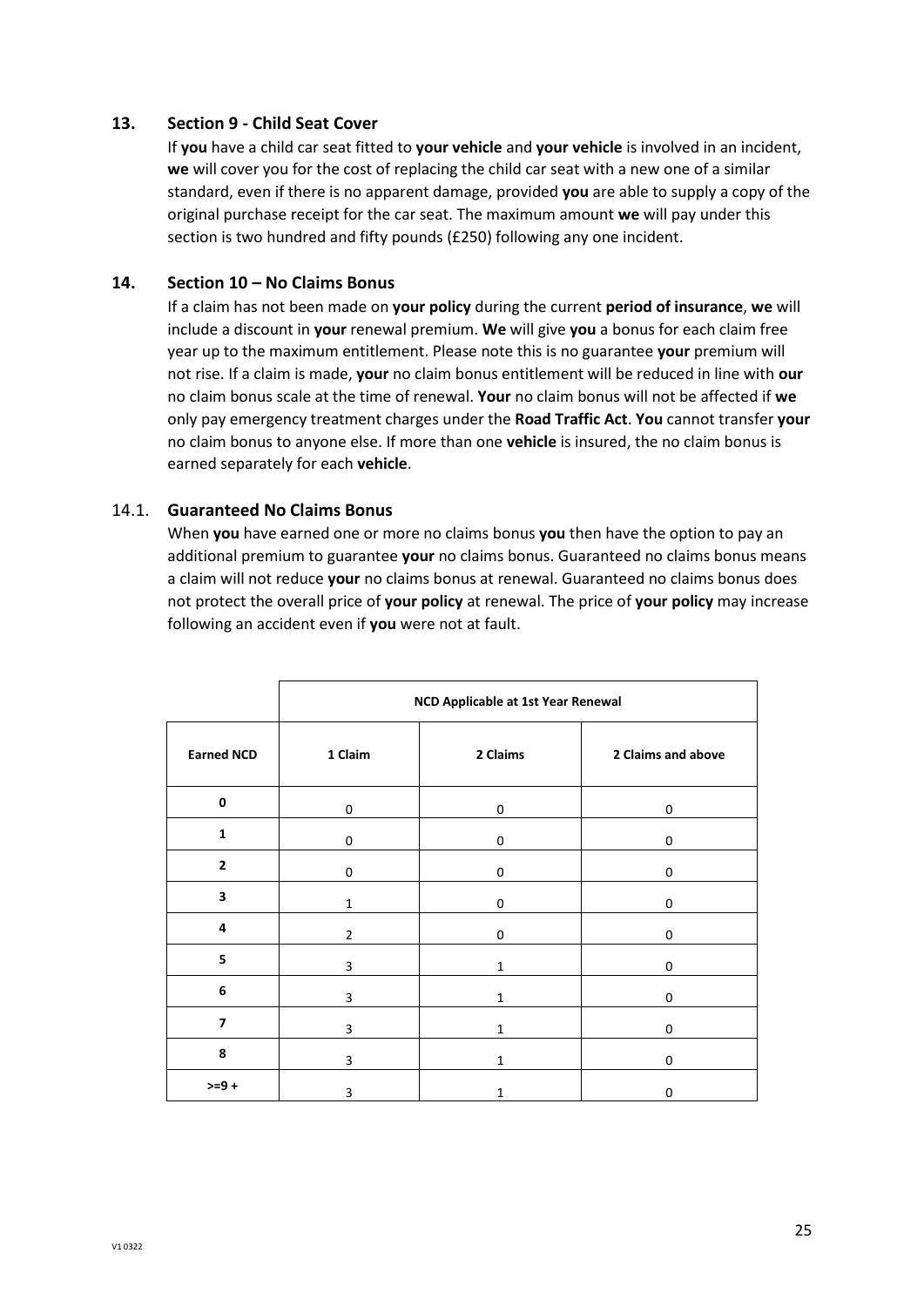## **15. Section 11 – Use by motor trade, hotels, and car parks**

**We** will give **you** the cover under section 2, but will not apply any driving and use restrictions or any **excess** while **your vehicle** is in the custody and control of : a) A member of the Motor trade for service and repair: or

b) An hotel, restaurant, **car** park or similar commercial organisation for parking purposes

## **16. Section 12 – In Vehicle entertainment, communication, and navigation**

**We** will pay for the loss or damage if permanently fitted to **your vehicle**, provided that the loss occurs as part of an incident for which **we** provide indemnity under this **policy**. The maximum amount **we** will pay under this section is limited to five hundred pounds (£500) following any one incident.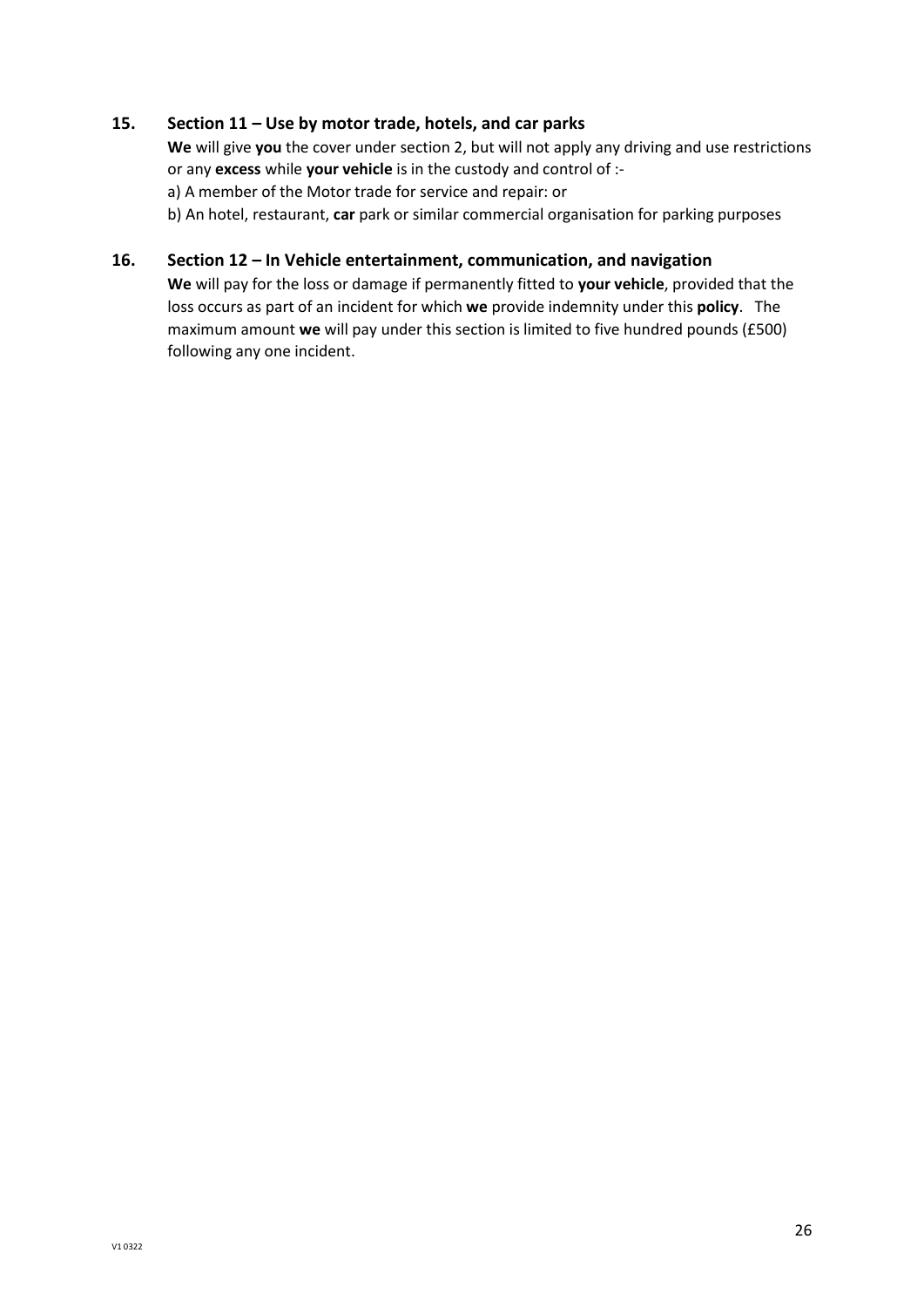#### **17. General Exclusions**

These general exclusions apply to all section of this **policy**.

**We** will not pay for any loss, damage, injury, death or any other liability whilst **your vehicle** is being used or driven:

- 17.1.1. for a use not specified or permitted on **your certificate of motor insurance**;
- 17.1.2. for pace-making, competitions, rallies, track days, trials or tests, speed trials or speed tests, whether on a road, track or at an off-road event, circuit, airfield, airside, aerodrome, military base, test venue, derestricted road, gumball, supercar runs or similar;
- 17.1.3. on the Nurburgring Nordschleife, or any sections of private toll roads without speed limits;
- 17.1.4. for racing, formally or informally, against another motorist whether on a road or track;
- 17.1.5. by any person who is not named either in the "persons or classes of persons entitled to drive" section on **your certificate of motor insurance** or **your schedule**;
- 17.1.6. by a person who does not hold a valid driving licence or is disqualified from driving;
- 17.1.7. by a person who holds a driving licence but is not complying with any terms or conditions that may apply to that licence;
- 17.1.8. a load or a number of passengers which is unsafe or illegal;
- 17.1.9. when carrying a load which is not secure;
- 17.1.10. use for hiring of the **vehicle**, the carriage of passengers or goods for payment, or hire and reward but not limited to taxiing and chauffeuring whether licensed or unlicensed, or the carriage of goods or property which does not belong to **you**, use as a courier, or merchandise delivery or peer to peer hire schemes, or for takeaway food or fast food delivery
- 17.1.11. whist carrying **hazardous goods**;
- 17.1.12. being used in contravention of its gross plated weight;
- 17.1.13. carrying a load which is greater than declared to **us**;
- 17.1.14. carrying a load in such a way that it is likely to impair the safe driving or control of **your vehicle** or **trailer**
- 17.1.15. for any use in connection with the Motor Trade other than by a member of the Motor Trade for the purposes of overhaul, upkeep or repair; when towing for payment/reward a caravan, **trailer** or mechanically disabled **vehicle**;
- 17.1.16. if **you** or any named driver(s) is negligently in breach of the Road Safety Act 2006, except where **we** are required to provide this cover under the **Road Traffic Act** or any other legislation applicable to motor insurance;
- 17.1.17. **vehicles** that do not travel on 'terra firma'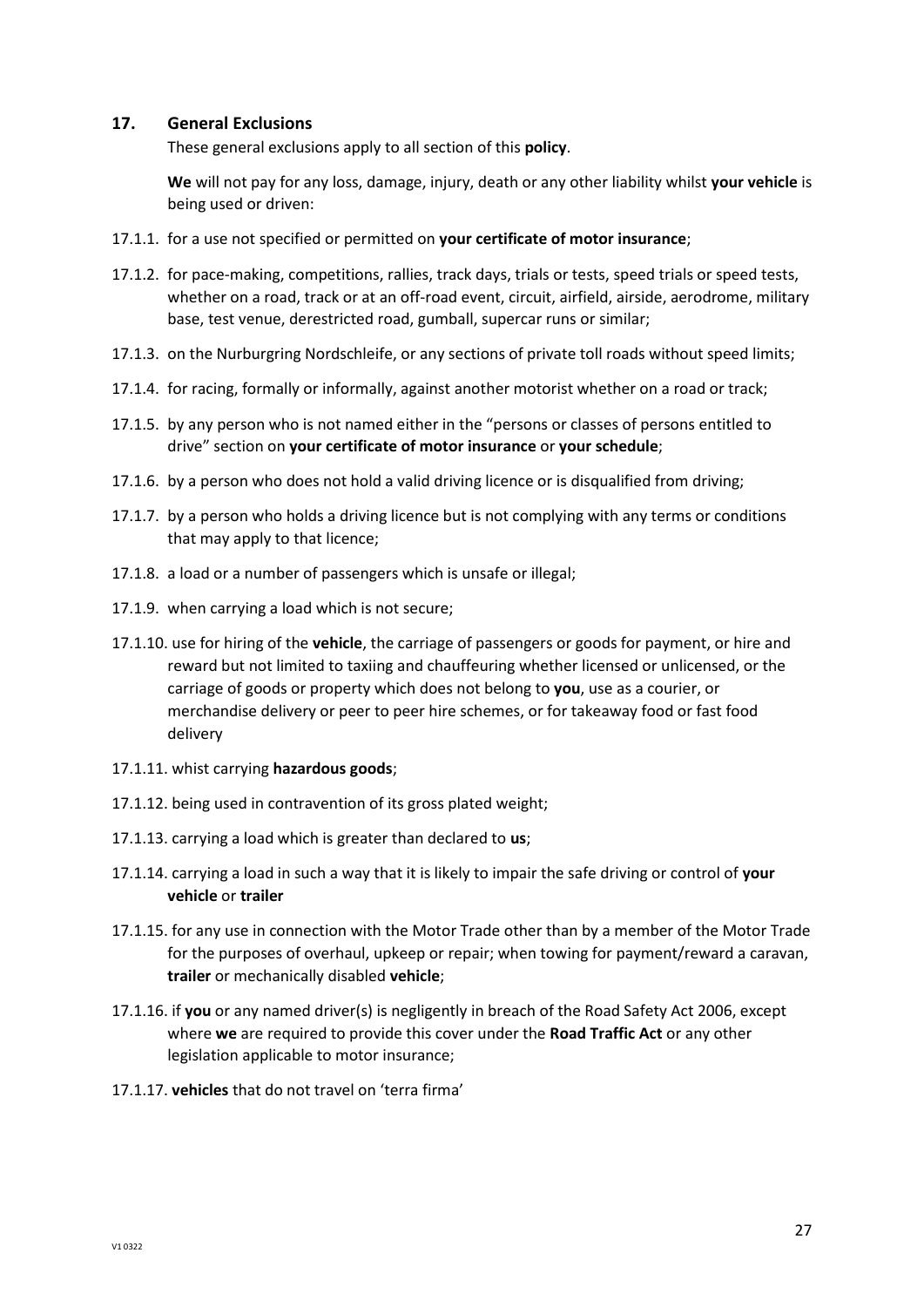## **17.2. Deliberate Acts**

**We** will not provide indemnity for **your** liability for the death of or injury to any person or the loss of or damage to any property caused as a result of the deliberate use of **your vehicle**:

- 17.2.1. to cause damage to other **vehicle**s or property; and/or
- 17.2.2. to cause injury to any person and/or to put any person(s) in fear of injury

## **17.3. Drink and Drugs**

**We** will not provide indemnity for any loss, damage, injury, death or any other liability (other than any obligations **we** must meet as required by Road Traffic Law) if an accident occurs involving **your vehicle** and the driver of **your vehicle**:

- 17.3.1. is found to be over the prescribed limit for alcohol;
- 17.3.2. is driving whilst unfit through drink or drugs, whether prescribed or otherwise;
- 17.3.3. fails to provide a sample of breath, blood or urine when required to do so, without lawful reason.

## **17.4. War, Earthquake, Riot and Terrorism**

**We** will not provide indemnity for any loss, damage or liability that is directly or indirectly caused by:

- 17.4.1. war, Invasion, act of foreign enemy, hostilities (whether war is declared or not), civil rebellion, revolution, insurrection or requisition, riot or similar event, confiscation or nationalisation by any government or other authority;
- 17.4.2. Earthquake or earthquake shock;
- 17.4.3. Acts of terrorism as defined in the Terrorism Act 2000 or the equivalent legislation in any other country. Except to the extent that **we** may be liable under the **Road Traffic Act**.

## **17.5. Nuclear/Radioactive Contamination**

**We** will not provide indemnity any loss, damage or liability that is directly or indirectly caused by:

- 17.5.1. Ionising radiation or contamination by radioactivity from nuclear fuel or nuclear waste;
- 17.5.2. radioactive, toxic, explosive or other dangerous properties of any explosive nuclear equipment.

## **17.6. Airside use**

**We** will not provide indemnity for any loss, damage or liability arising whilst **your vehicle** is in:

- 17.6.1. any premises or area to which any aircraft has access, including, but without limitation, an airport or airfield and the service roads within their perimeter and boundary roads;
- 17.6.2. a refuelling area, ground equipment areas or the Customs examination areas of international airports.

## **17.7. Sonic Bang**

**We** will not provide indemnity for any loss, damage or liability caused directly or indirectly by pressure waves from aircraft or other aerial devices travelling at sonic or supersonic speeds.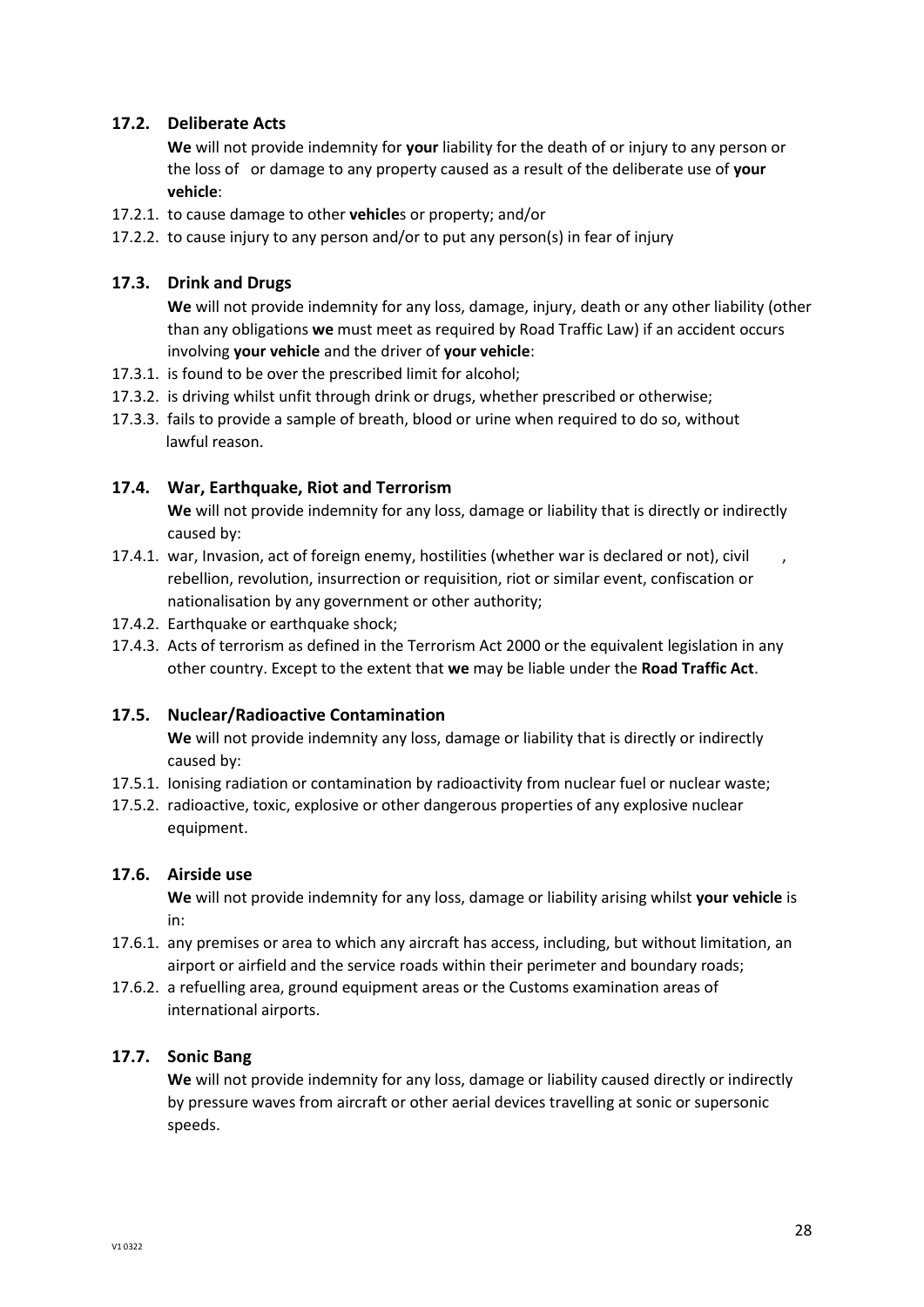## **17.8. Criminal Acts**

**We** will not provide indemnity for any loss, damage or liability that is directly or indirectly caused whilst **your vehicle** is being used by **you** or any person entitled to drive **your vehicle**:

- 17.8.1. in the course or furtherance of a crime; or
- 17.8.2. as a means to escape from, or avoidance of, lawful apprehension.

#### **17.9. Mis-delivery**

Any loss, damage, injury, death or any other liability that is directly or indirectly caused by solidification or the spillage, leakage or mis-delivery of any load;

#### **17.10. Care of your vehicle**

**You** or any person in charge of **your vehicle** must take precautions to protect **your vehicle** from damage or loss. Alarms, immobilisers and tracking devices must always be on, activated (with subscription up to date if applicable) and working when **your vehicle** is left unattended. **Your schedule** shows any security requirements specific to **your policy**.

**You** must take appropriate measures to safeguard **your vehicle** at all times;

#### **17.11. Car sharing**

Accepting payments from passengers as part of **car**/**vehicle** sharing arrangement will not affect **your** insurance cover if –

- a) they are being given a lift for social or similar purposes,
- b) **Your car**/**vehicle** is not built or adapted to carry more than seven passengers,
- c) this is not as part of a business of carrying passengers; and
- d) any money received does not produce a profit.

If **your car**/**vehicle** is used under a **vehicle** sharing arrangement and there is any doubt as to whether this arrangement is covered by the terms of **your policy**, please contact **your** broker immediately for confirmation.

#### **17.12. Other Insurance clause**

**We** will not Indemnify or make any payment if there is cover under any other insurance.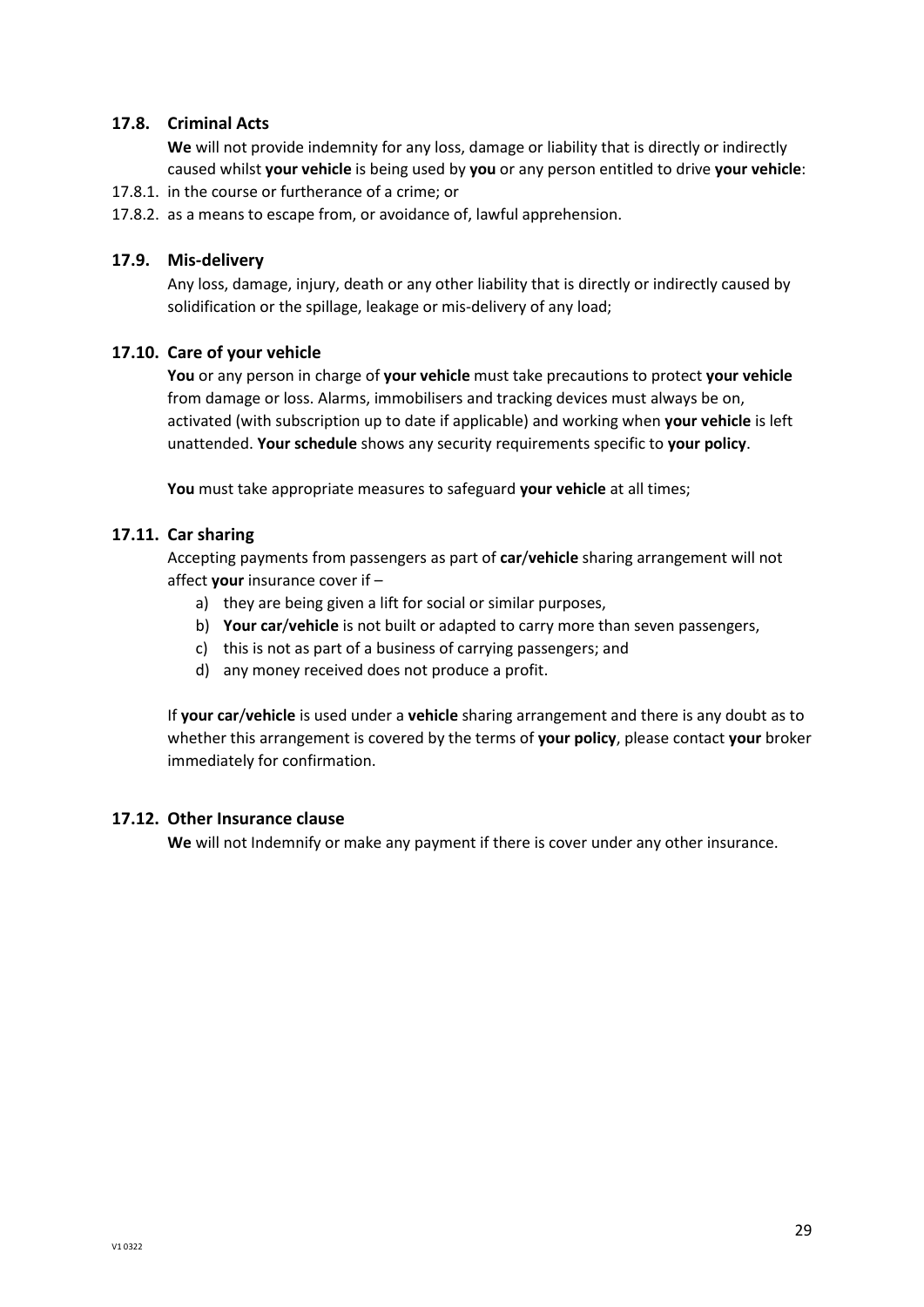## **18. Claims Conditions**

- 18.1. What **you** must do in the event of a claim
- 18.1.1. **You** must contact **us** using **our** 24 Hour Claims Helpline as soon as possible, about any accident, loss or damage regardless of **your** intention to make a claim under this insurance.

## **The 24 hour Claims Helpline number is 0330 912 8200**

- 18.1.2. If **your** claim is due to theft, riot, attempted theft or vandalism **you** must also inform the Police and obtain a crime reference number;
- 18.1.3. **You** must report the accident to the Police and **us** within twenty four (24) hours at the latest if anyone is injured;
- 18.1.4. If possible, please note the registration number(s) of the **vehicle**(s) involved and if the **vehicle** is a lorry, please also obtain the cab number
- 18.1.5. Regarding claims for damage to **your vehicle**:
	- a) **you** must tell **us** about any damage **you** are going to claim for;
	- b) repairs are undertaken by **our approved repairer**. If **you** choose not to use **our approved repairer**:
		- i. **you** must obtain a written estimate for repair from **your** repairer before instructing the repairer;
		- ii. Pay an additional **excess** of £250. This **excess** will be additional to any applicable **excess** shown in **your policy** wording
		- iii. **we** will authorise repairs by **your** repairer only if **we** consider the estimate for repairs reasonable;
		- iv. If **we** believe the estimate is unreasonable **we** may at **our** sole option, settle the claim for repairs to **your car**/**vehicle** by paying the amount quoted by **our approved repairer** less the applicable **excesses**.
		- v. **we** will not pay more than the cost of repairs had the work been undertaken by **our approved repairer**. In these circumstances **we** may at **our** option settle the claim for repairs to **your vehicle** by making a cash payment for the amount quoted by **our approved repairer** less the **excesses** which applies to the claim;
		- vi. **we** will not guarantee the work after **you** have signed a customer satisfaction note and **your vehicle** has been returned to **you** by the repairer;
		- vii. **Your** provision of a **courtesy vehicle** will be withdrawn.
- 18.1.6. If there are any circumstances that may give rise to a claim against **you** or **us** from someone else **you** must tell **us** as soon as reasonably possible and in no event less than three (3) days after the accident;
- 18.1.7. If **you** receive notice of a claim from someone else, **you** must:
	- a) tell **us** immediately;
	- b) send to **us**:
		- i. all correspondence **you** receive;
		- ii. every writ, summons and County Court Claim Form **you** receive.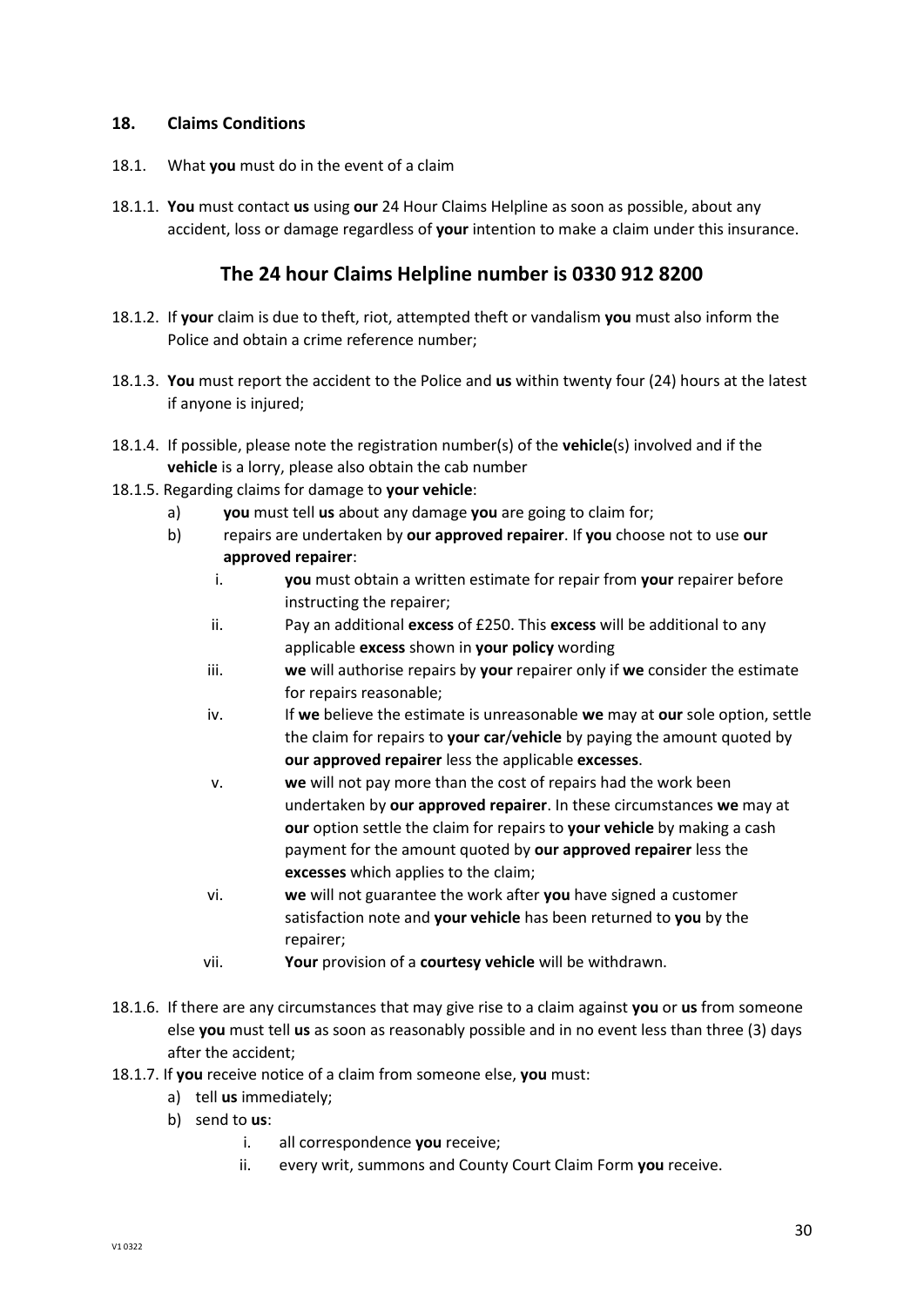- 18.1.8. **you** must tell **us** immediately if **you** are about to be prosecuted or have to go to an inquest and confirm the same to **us** in writing.
- 18.1.9. if **we** ask to examine driving licences and **vehicle** documentation before agreeing to settle a claim under this **policy**, **you** must supply this documentation before **we** can proceed with the settlement
- 18.1.10. **we** shall have discretion in the conduct of any proceedings or in the settlement of any claim.
- 18.1.11. **you** must not admit liability for, or offer to settle, any claim without **our** permission.
- 18.1.12. **we** shall be entitled to take over and conduct the defence or settlement of any claim or prosecute any claim in the name of any person covered by this insurance.
- 18.1.13.no proceedings may be commenced against, or settlement accepted from, any other party without **our** written consent.
- 18.1.14.**you** must give **us** whatever co-operation, information and assistance **we** require in dealing with any claim under this **policy**
- 18.1.15.In the event of a claim covered by this **policy**, **you** must continue to pay the premium. If payment is not made **we** may:
	- a) cancel **your policy** and seek payment of the outstanding balance of premium;
	- b) refuse to pay any claim on or after the due date of the premium;
	- c) reserve the right to deduct any outstanding premium from the claim payment, if the claim is for loss or damage to **your vehicle** which is covered by this **policy**;
	- d) recover from **you** the outstanding balance of premium or seek reimbursement from **you** of any claim payment which has already been made.

**You** are obliged to take all reasonable actions to minimise the cost of a claim under **your policy** of insurance. **We** will assist and advise **you** in this regard, to the best of **our** ability in the light of **our** knowledge of the circumstances.

## **18.2. Right of recovery**

If **we** are obliged to settle a claim which **we** would not have settled had it not been for the provisions of the **Road Traffic Act** in the United Kingdom or corresponding legislation elsewhere or by reason of **our** participation in the Motor Insurers Bureau arrangements **we** will require that **you**, or the person who made the claim, repay all such monies to **us**.

## **18.3. Inspection**

**We** must be allowed to examine **your vehicle** or **trailer** at any reasonable time after any loss, damage, or accident.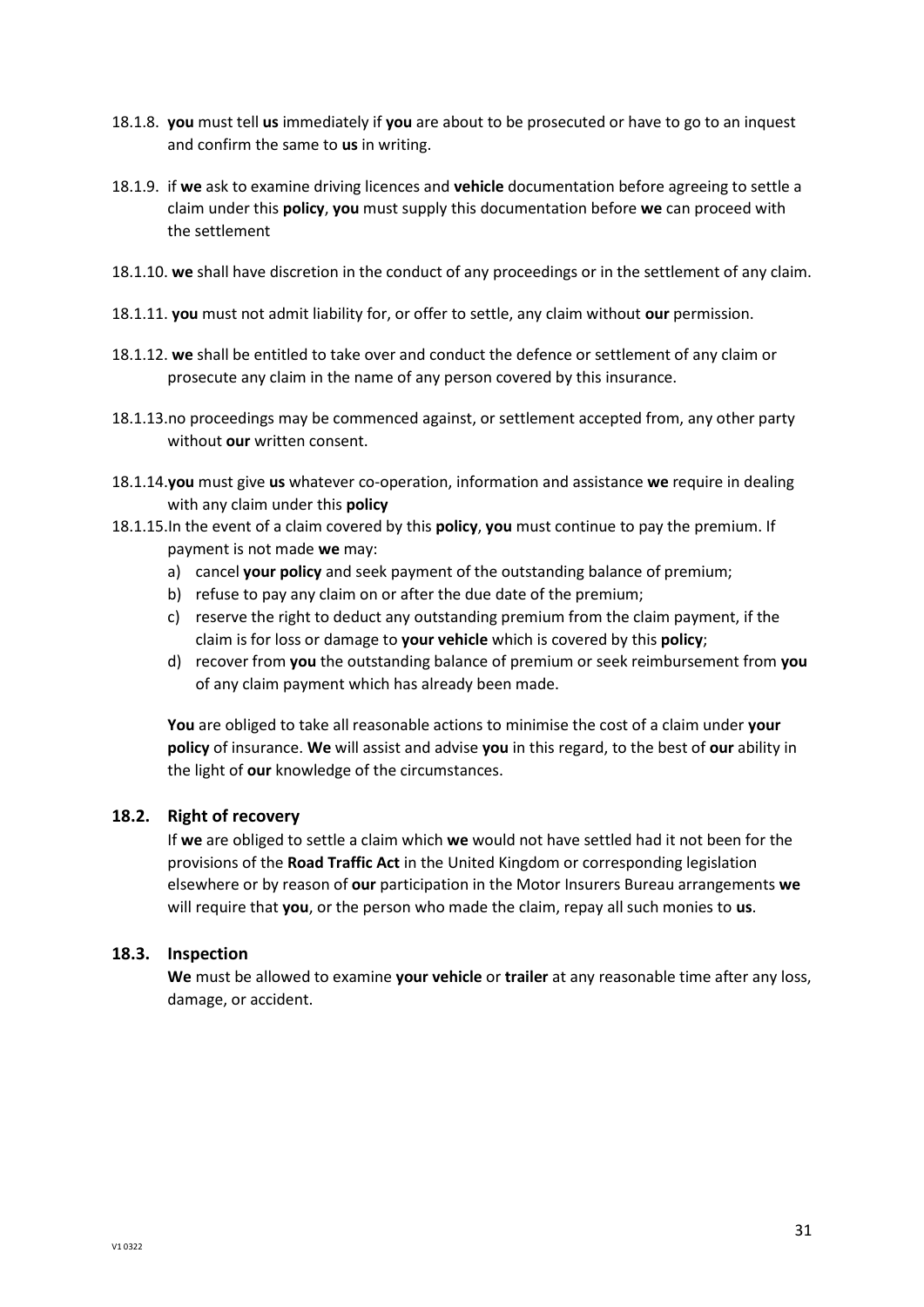#### **19. General Conditions**

These general conditions apply to the whole of the **policy** and should be read in conjunction with the Certificate of Motor Insurance, the **schedule** and any **endorsements** that apply.

#### **19.1. Alterations**

**You** must tell **us** as soon as possible of any alterations or changes to **your vehicle**s, the driver details, **your** business, or any of the details that may affect the risks insured which occur during the **period of insurance**.

#### **19.2. Arbitration**

In the event of a dispute or complaint regarding this insurance, if eligible, **you** have the right to refer the matter to the Financial Ombudsman Service or The Office of the Arbiter for Financial Services in accordance with the complaints clause of this **policy**. Alternatively, all disputes which may arise under or in relation to this **policy**, or to its existence, validity or termination shall be referred by either party to a sole arbitrator to be appointed in default of agreement between the parties by the President of the Institute of Chartered Arbitrators in accordance with the Arbitration Act 1996. The language of the arbitration shall be English and the law applicable to and in the arbitration and governing all disputes shall be English law. The determination of the arbitrator will be binding on both parties.

The making of a final un-appealed arbitration award will be a condition precedent to any right of action, suit or other legal proceeding against **us**. **Our** sole obligation in such circumstances shall be to pay such sums as may be directed by a final un-appealed award. The parties agree to perform their respective continuing obligations under this insurance, if any, while the dispute is resolved unless the nature of the dispute prevents such continued performance of those obligations.

## **19.3. Territorial limits**

**We** will not make any payments in respect of any proceedings brought against **you** or judgement passed in any court outside of the territorial limits, unless the proceedings or judgement arise out of **your vehicle** being used in a country or state which **we** have agreed to extend this insurance to cover under Foreign use section and the proceedings or judgement are brought in such country or state.

For the avoidance of doubt a judgement or order by a Court of jurisdiction recognising or enforcing the order of a foreign court is not treated as a judgement of a Court of competent jurisdiction.

## **19.4. Compliance with terms**

**We** will only provide the cover described in this **policy** if:

- 19.4.1. Any person claiming indemnity has complied with all its terms and conditions;
- 19.4.2. **your vehicle** is being driven and used in accordance with the terms of the **certificate of motor insurance;**
- 19.4.3. **you** have paid the correct amount of **vehicle** excise duty for **your vehicle** or **you** have obtained a Statutory Off Road Notice;
- 19.4.4. **You** have paid **your** premium of the insurance **policy** in full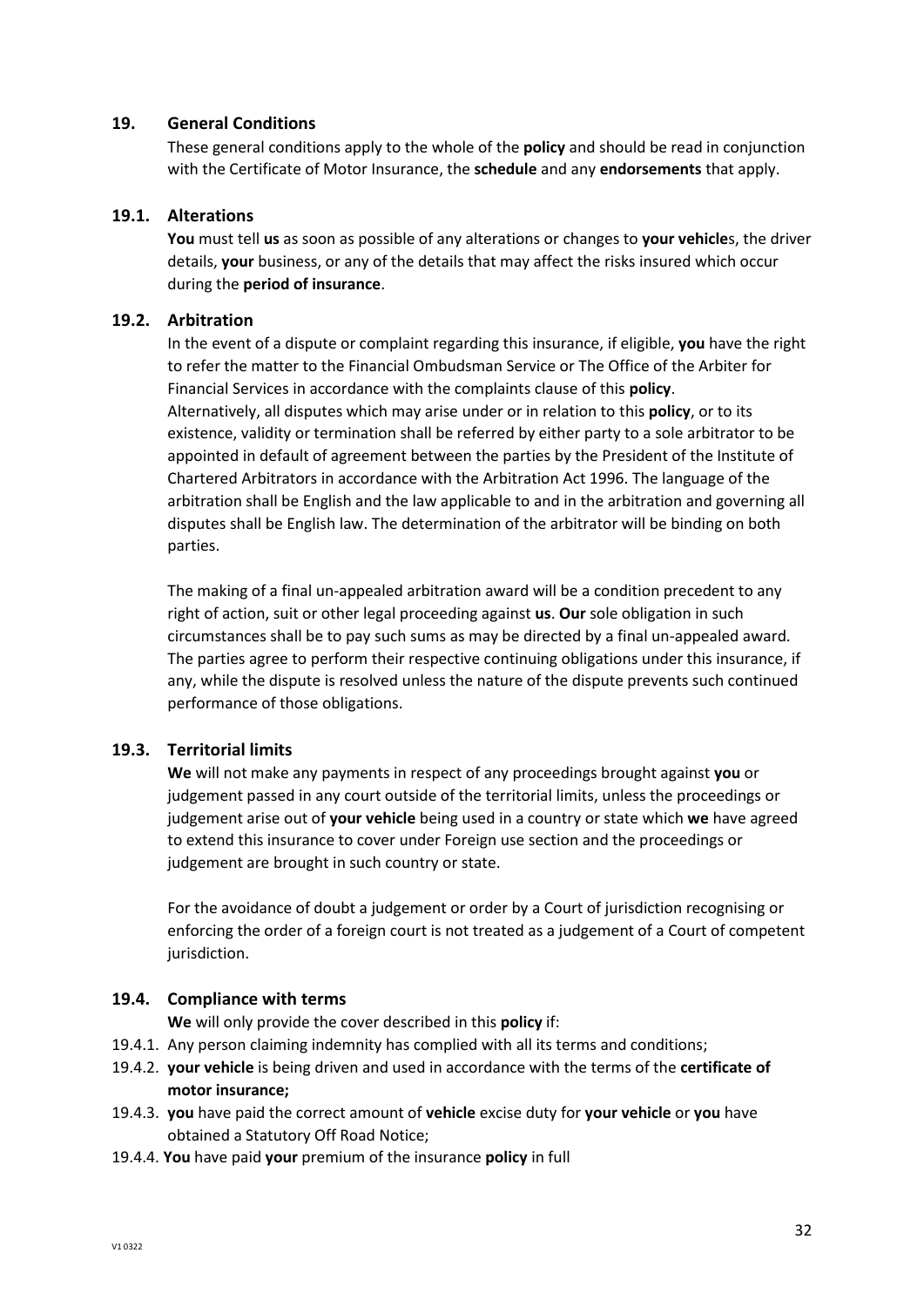## **19.5. Fraudulent Claims**

If **you** or anyone acting on **your** behalf makes a fraudulent claim under this **policy**, **we**:

- 19.5.1. are not liable to pay the claim;
- 19.5.2. may recover any part of the claim already paid from **you**; and
- 19.5.3. may by notice to **you**, treat this **policy** as having been terminated from the time of the first fraudulent act, and shall not be liable in respect of a relevant event occurring after that time and may retain any premium.

These remedies shall not be available against any other entity insured under this **policy** that was not implicated in the fraud.

## **19.6. Loss reduction conditions**

Y**ou** must comply with any part of any condition where the condition concerned will, if complied with, tend to reduce:

- 19.6.1. losses of a particular kind;
- 19.6.2. loss at a particular location;
- 19.6.3. losses of a particular time.

If **you** do not comply with any part of any condition or any other provision in this **policy** that requires **you** to do or not to do something, **we** will not pay for any claim, except that if **you** can show that non-compliance with the condition or provision could not have increased the risk of the loss, or the amount of the loss, that actually occurred in the circumstances that occurred, **we** shall provide indemnity as though the non-compliance had not taken place.

This Condition applies also to any other person who is entitled to a benefit from this **policy**

## **19.7. Care and maintenance of your vehicle**

- 19.7.1. All reasonable steps must be taken to:
	- a) safeguard **your vehicle** or **trailer** against accident, theft, injury, loss or damage;
	- b) ensure **your vehicle** or **trailer** is in a safe and roadworthy condition;
- 19.7.2. When required by law, **your vehicle** or **trailer** must be covered by a valid Ministry of Transport Test Certificate at the date of any accident, loss or theft.

#### **19.8. Rights of third parties**

A person or company who was not a party to this **policy** has no right under the Contracts (Rights of Third Parties) Act 1999 or any subsequent legislation to enforce any term of this **Policy** but this does not affect any right or remedy of a third party which exists or is available apart from such Act. This clause does not affect any rights enforceable under the Third Parties (Rights against Insurers) Act 2010 or those rights that they have under road traffic law in any country in which this insurance applies.

## **19.9. Sanctions**

**We** shall not provide cover nor be liable to pay any claim or provide any benefit hereunder to the extent that the provision of such cover, payment of such claim or provision of such benefit would expose **us** or any member of **our** group to any sanction, prohibition or restriction under United Nations resolutions or the trade or economic sanctions, laws or regulations of any country.